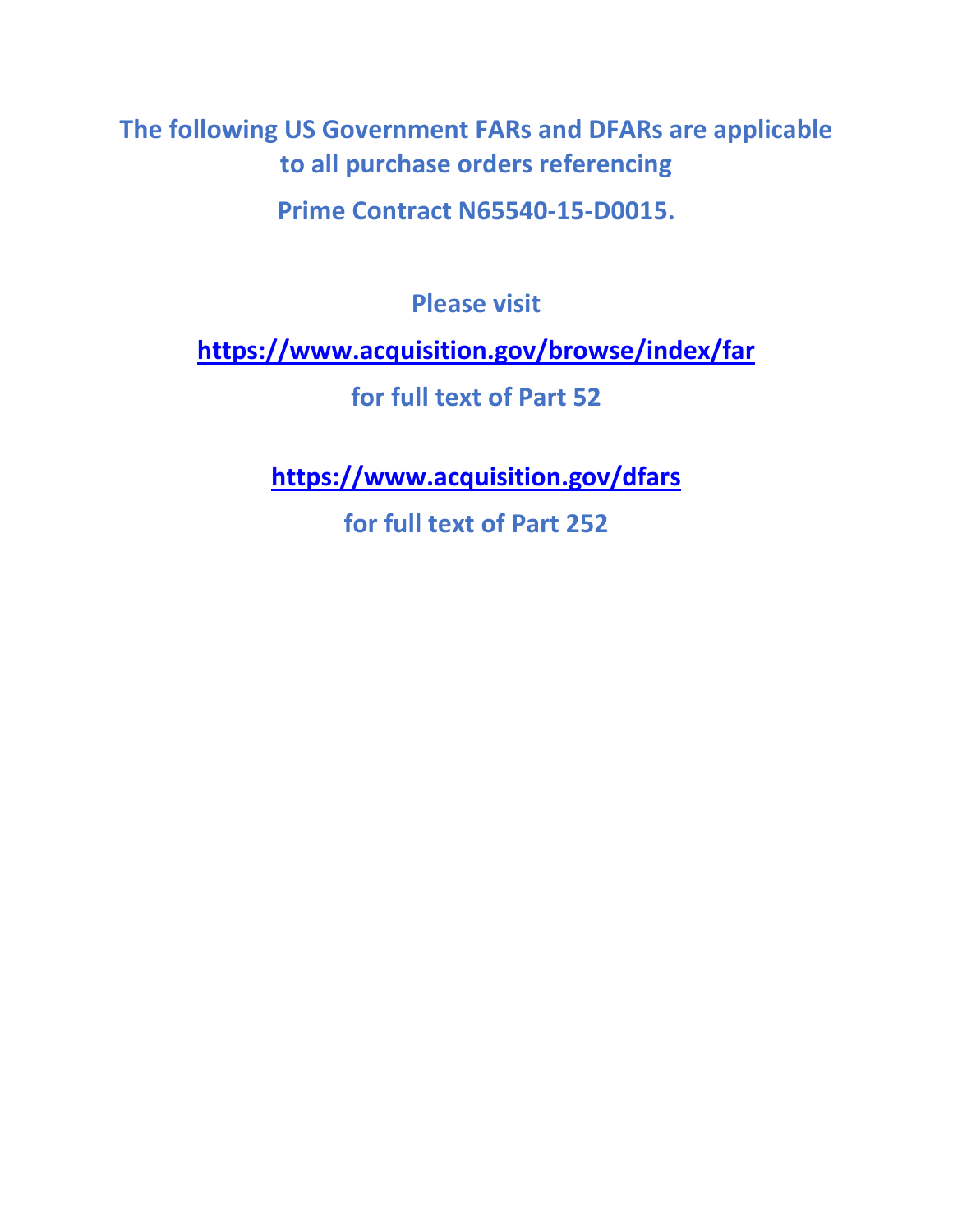# Section I - Contract Clauses

# CLAUSES INCORPORATED BY REFERENCE

| 52.202-1        | Definitions                                                             | <b>NOV 2013</b> |
|-----------------|-------------------------------------------------------------------------|-----------------|
| 52.203-3        | <b>Gratuities</b>                                                       | APR 1984        |
| 52.203-5        | <b>Covenant Against Contingent Fees</b>                                 | <b>MAY 2014</b> |
| 52.203-6        | Restrictions On Subcontractor Sales To The Government                   | <b>SEP 2006</b> |
| 52.203-7        | <b>Anti-Kickback Procedures</b>                                         | <b>MAY 2014</b> |
| 52.203-8        | Cancellation, Rescission, and Recovery of Funds for Illegal or MAY 2014 |                 |
|                 | <b>Improper Activity</b>                                                |                 |
| 52.203-10       | Price Or Fee Adjustment For Illegal Or Improper Activity                | <b>MAY 2014</b> |
| 52.203-12       | Limitation On Payments To Influence Certain Federal                     | <b>OCT 2010</b> |
|                 | <b>Transactions</b>                                                     |                 |
| 52.203-17       | Contractor Employee Whistleblower Rights and Requirement APR 2014       |                 |
|                 | To Inform Employees of Whistleblower Rights                             |                 |
| 52.204-2        | <b>Security Requirements</b>                                            | <b>AUG 1996</b> |
| 52.204-4        | Printed or Copied Double-Sided on Postconsumer Fiber                    | <b>MAY 2011</b> |
|                 | <b>Content Paper</b>                                                    |                 |
| 52.204-9        | Personal Identity Verification of Contractor Personnel                  | <b>JAN 2011</b> |
| 52.204-10       | Reporting Executive Compensation and First-Tier SubcontractJUL 2013     |                 |
|                 | Awards                                                                  |                 |
| 52.204-13       | System for Award Management Maintenance                                 | <b>JUL 2013</b> |
| 52.204-17       | Ownership or Control of Offeror                                         | <b>NOV 2014</b> |
| 52.204-18       | Commercial and Government Entity Code Maintenance                       | <b>NOV 2014</b> |
| 52.204-19       | Incorporation by Reference of Representations and                       | <b>DEC 2014</b> |
|                 | Certifications.                                                         |                 |
| 52.209-6        | Protecting the Government's Interest When Subcontracting                | <b>AUG 2013</b> |
|                 | With Contractors Debarred, Suspended, or Proposed for                   |                 |
|                 | Debarment                                                               |                 |
| 52.210-1        | Market Research                                                         | APR 2011        |
| 52.211-5        | <b>Material Requirements</b>                                            | <b>AUG 2000</b> |
| 52.211-15       | Defense Priority And Allocation Requirements                            | <b>APR 2008</b> |
| 52.215-2        | Audit and Records--Negotiation                                          | <b>OCT 2010</b> |
| 52.215-8        | Order of Precedence--Uniform Contract Format                            | <b>OCT 1997</b> |
| 52.215-10       | Price Reduction for Defective Certified Cost or Pricing Data            | <b>AUG 2011</b> |
| 52.215-12       | Subcontractor Certified Cost or Pricing Data                            | <b>OCT 2010</b> |
| 52.215-14 Alt I | Integrity of Unit Prices (Oct 2010) - Alternate I                       | <b>OCT 1997</b> |
| 52.215-15       | Pension Adjustments and Asset Reversions                                | <b>OCT 2010</b> |
| 52.215-18       | Reversion or Adjustment of Plans for Postretirement Benefits JUL 2005   |                 |
|                 | (PRB) Other than Pensions                                               |                 |
| 52.215-19       | Notification of Ownership Changes                                       | <b>OCT 1997</b> |
| 52.215-21       | Requirements for Certified Cost or Pricing Data and Data                | <b>OCT 2010</b> |
|                 | Other Than Certified Cost or Pricing Data -- Modifications              |                 |
| 52.215-23       | <b>Limitations on Pass-Through Charges</b>                              | <b>OCT 2009</b> |
| 52.216-7        | Allowable Cost And Payment                                              | <b>JUN 2013</b> |
| 52.216-8        | <b>Fixed Fee</b>                                                        | <b>JUN 2011</b> |
| 52.219-8        | <b>Utilization of Small Business Concerns</b>                           | <b>OCT 2014</b> |
| 52.222-3        | <b>Convict Labor</b>                                                    | <b>JUN 2003</b> |
| 52.222-4        | <b>Contract Work Hours and Safety Standards- Overtime</b>               | <b>MAY 2014</b> |
|                 | Compensation                                                            |                 |
| 52.222-19       | Child Labor -- Cooperation with Authorities and Remedies                | <b>JAN 2014</b> |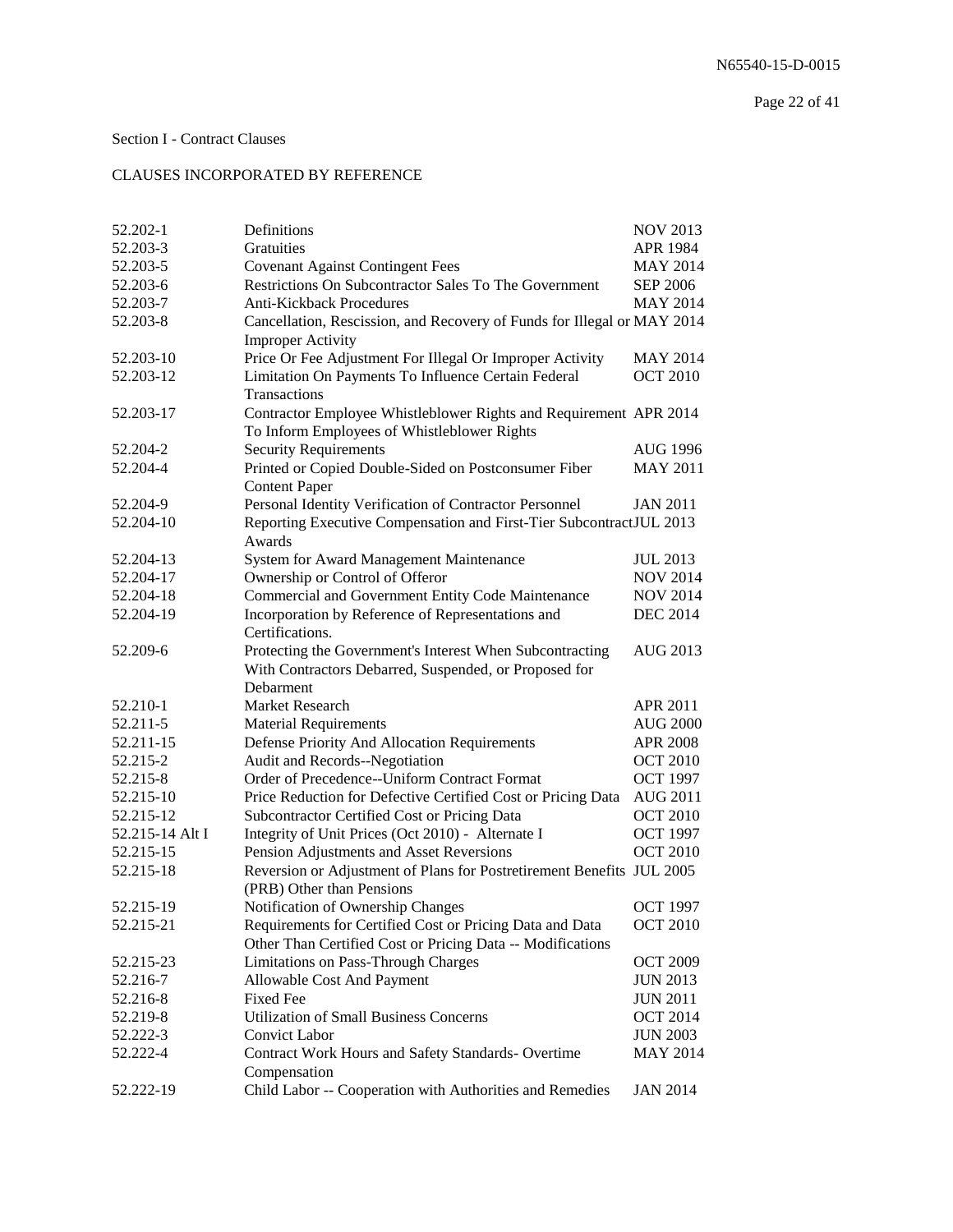# Page 23 of 41

| 52.222-20       | Contracts for Materials, Supplies, Articles, and Equipment<br>Exceeding \$15,000 | <b>MAY 2014</b> |
|-----------------|----------------------------------------------------------------------------------|-----------------|
| 52.222-21       | Prohibition Of Segregated Facilities                                             | FEB 1999        |
| 52.222-26       | <b>Equal Opportunity</b>                                                         | <b>MAR 2007</b> |
| 52.222-35       | <b>Equal Opportunity for Veterans</b>                                            | <b>JUL 2014</b> |
| 52.222-36       | Equal Opportunity for Workers with Disabilities                                  | <b>JUL 2014</b> |
| 52.222-37       | <b>Employment Reports on Veterans</b>                                            | <b>JUL 2014</b> |
| 52.222-40       | Notification of Employee Rights Under the National Labor                         | <b>DEC 2010</b> |
|                 | <b>Relations Act</b>                                                             |                 |
| 52.222-50       | Combating Trafficking in Persons                                                 | <b>MAR 2015</b> |
| 52.222-54       | <b>Employment Eligibility Verification</b>                                       | AUG 2013        |
| 52.223-5        | Pollution Prevention and Right-to-Know Information                               | <b>MAY 2011</b> |
| 52.223-6        | Drug-Free Workplace                                                              | <b>MAY 2001</b> |
| 52.223-18       | Encouraging Contractor Policies To Ban Text Messaging<br>While Driving           | <b>AUG 2011</b> |
| 52.225-13       | <b>Restrictions on Certain Foreign Purchases</b>                                 | <b>JUN 2008</b> |
| 52.227-1        | <b>Authorization and Consent</b>                                                 | <b>DEC 2007</b> |
| 52.227-2        | Notice And Assistance Regarding Patent And Copyright                             | <b>DEC 2007</b> |
|                 | Infringement                                                                     |                 |
| 52.228-7        | Insurance--Liability To Third Persons                                            | <b>MAR 1996</b> |
| 52.232-9        | Limitation On Withholding Of Payments                                            | APR 1984        |
| 52.232-17       | Interest                                                                         | <b>MAY 2014</b> |
| 52.232-20       | <b>Limitation Of Cost</b>                                                        | APR 1984        |
| 52.232-23 Alt I | Assignment of Claims (May 2014) - Alternate I                                    | APR 1984        |
| 52.232-25       | <b>Prompt Payment</b>                                                            | <b>JUL 2013</b> |
| 52.232-33       | Payment by Electronic Funds Transfer--System for Award                           | <b>JUL 2013</b> |
|                 | Management                                                                       |                 |
| 52.232-37       | Multiple Payment Arrangements                                                    | <b>MAY 1999</b> |
| 52.232-39       | Unenforceability of Unauthorized Obligations                                     | <b>JUN 2013</b> |
| 52.232-40       | Providing Accelerated Payments to Small Business<br>Subcontractors               | <b>DEC 2013</b> |
| 52.233-1        | <b>Disputes</b>                                                                  | <b>MAY 2014</b> |
| 52.233-3        | <b>Protest After Award</b>                                                       | <b>AUG 1996</b> |
| 52.233-3 Alt I  | Protest After Award (Aug 1996) - Alternate I                                     | <b>JUN 1985</b> |
| 52.233-4        | Applicable Law for Breach of Contract Claim                                      | <b>OCT 2004</b> |
| 52.237-2        | Protection Of Government Buildings, Equipment, And                               | APR 1984        |
|                 | Vegetation                                                                       |                 |
| 52.242-1        | Notice of Intent to Disallow Costs                                               | APR 1984        |
| 52.242-3        | Penalties for Unallowable Costs                                                  | <b>MAY 2014</b> |
| 52.242-4        | <b>Certification of Final Indirect Costs</b>                                     | <b>JAN 1997</b> |
| 52.242-13       | Bankruptcy                                                                       | <b>JUL 1995</b> |
| 52.243-2 Alt V  | Changes--Cost-Reimbursement (Aug 1987) - Alternate V                             | APR 1984        |
| 52.244-5        | Competition In Subcontracting                                                    | <b>DEC 1996</b> |
| 52.244-6        | <b>Subcontracts for Commercial Items</b>                                         | <b>MAR 2015</b> |
| 52.245-1        | <b>Government Property</b>                                                       | APR 2012        |
| 52.245-9        | Use And Charges                                                                  | APR 2012        |
| 52.246-24       | Limitation Of Liability--High-Value Items                                        | FEB 1997        |
| 52.249-6        | Termination (Cost Reimbursement)                                                 | <b>MAY 2004</b> |
| 52.249-14       | <b>Excusable Delays</b>                                                          | APR 1984        |
| 52.253-1        | <b>Computer Generated Forms</b>                                                  | <b>JAN 1991</b> |
| 252.201-7000    | <b>Contracting Officer's Representative</b>                                      | <b>DEC 1991</b> |
| 252.203-7000    | Requirements Relating to Compensation of Former DoD                              | SEP 2011        |
|                 | Officials                                                                        |                 |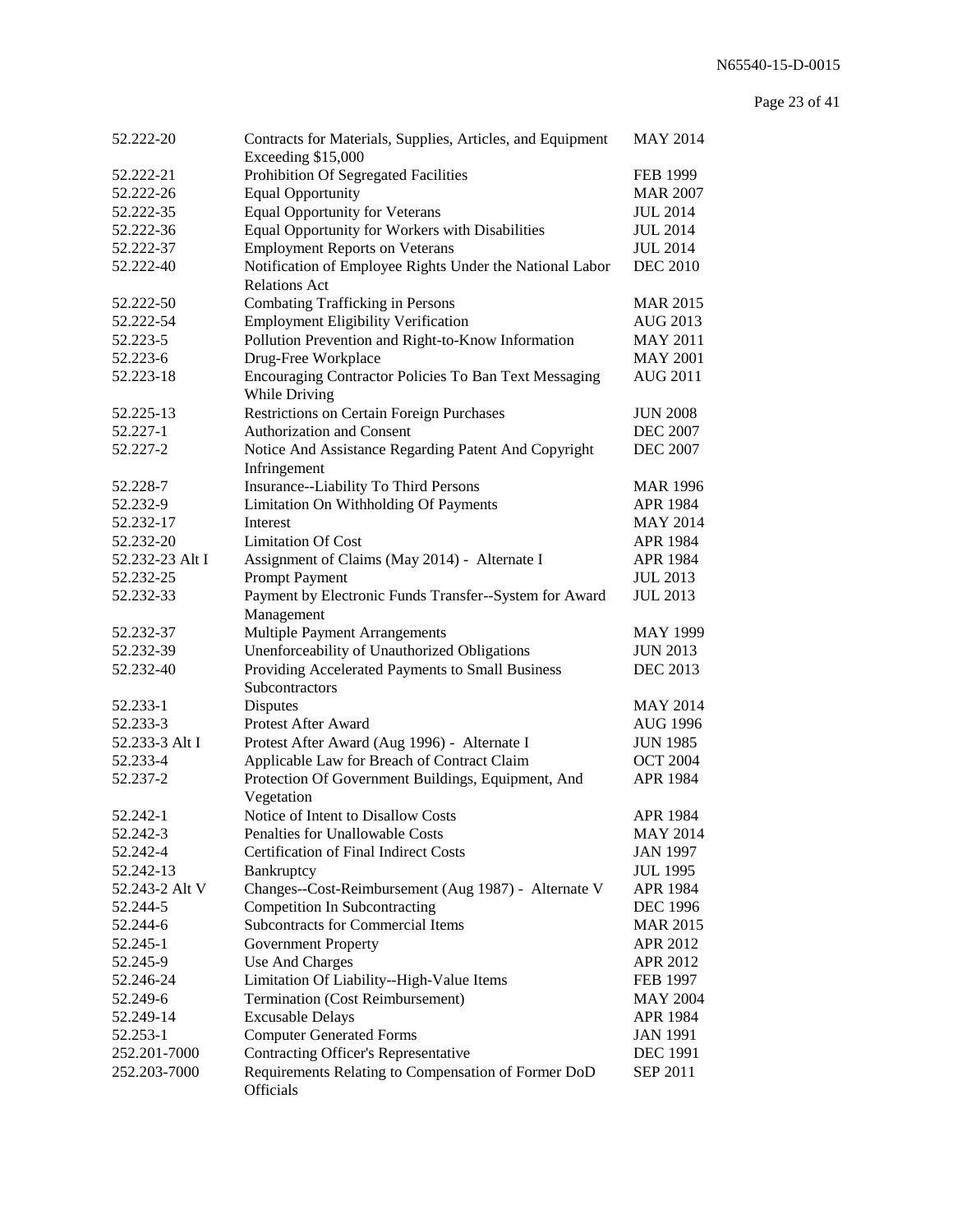# Page 24 of 41

| 252.203-7001 | Prohibition On Persons Convicted of Fraud or Other Defense- DEC 2008  |                 |
|--------------|-----------------------------------------------------------------------|-----------------|
|              | <b>Contract-Related Felonies</b>                                      |                 |
| 252.203-7002 | Requirement to Inform Employees of Whistleblower Rights               | SEP 2013        |
| 252.203-7003 | Agency Office of the Inspector General                                | <b>DEC 2012</b> |
| 252.203-7004 | Display of Fraud Hotline Poster(s)                                    | <b>JAN 2015</b> |
| 252.204-7000 | Disclosure Of Information                                             | AUG 2013        |
| 252.204-7002 | Payment For Subline Items Not Separately Priced                       | <b>DEC 1991</b> |
| 252.204-7003 | Control Of Government Personnel Work Product                          | APR 1992        |
|              | 252.204-7004 Alt A System for Award Management Alternate A            | FEB 2014        |
| 252.204-7005 | Oral Attestation of Security Responsibilities                         | <b>NOV 2001</b> |
| 252.204-7006 | <b>Billing Instructions</b>                                           | <b>OCT 2005</b> |
| 252.204-7015 | Disclosure of Information to Litigation Support Contractors           | <b>FEB 2014</b> |
| 252.205-7000 | Provision Of Information To Cooperative Agreement Holders DEC 1991    |                 |
| 252.209-7004 | Subcontracting With Firms That Are Owned or Controlled By DEC 2014    |                 |
|              | The Government of a Country that is a State Sponsor of                |                 |
|              | Terrorism                                                             |                 |
| 252.211-7007 | Reporting of Government-Furnished Property                            | <b>AUG 2012</b> |
| 252.215-7000 | Pricing Adjustments                                                   | <b>DEC 2012</b> |
| 252.215-7002 | <b>Cost Estimating System Requirements</b>                            | <b>DEC 2012</b> |
| 252.222-7006 | Restrictions on the Use of Mandatory Arbitration Agreements DEC 2010  |                 |
| 252.223-7004 | Drug Free Work Force                                                  | <b>SEP 1988</b> |
| 252.223-7006 | Prohibition On Storage, Treatment, and Disposal of Toxic or           | SEP 2014        |
|              | <b>Hazardous Materials</b>                                            |                 |
| 252.223-7008 | Prohibition of Hexavalent Chromium                                    | <b>JUN 2013</b> |
| 252.225-7001 | Buy American And Balance Of Payments Program-- Basic                  | <b>NOV 2014</b> |
|              | (Nov 2014)                                                            |                 |
| 252.225-7002 | Qualifying Country Sources As Subcontractors                          | <b>DEC 2012</b> |
| 252.225-7004 | Report of Intended Performance Outside the United States and OCT 2010 |                 |
|              | Canada--Submission after Award                                        |                 |
| 252.225-7009 | Restriction on Acquisition of Certain Articles Containing             | <b>OCT 2014</b> |
|              | <b>Specialty Metals</b>                                               |                 |
| 252.225-7012 | Preference For Certain Domestic Commodities                           | FEB 2013        |
| 252.225-7013 | Duty-Free Entry--Basic (Nov 2014)                                     | <b>NOV 2014</b> |
| 252.225-7021 | Trade Agreements--Basic (Nov 2014)                                    | <b>NOV 2014</b> |
| 252.225-7048 | <b>Export-Controlled Items</b>                                        | <b>JUN 2013</b> |
| 252.226-7001 | Utilization of Indian Organizations and Indian-Owned                  | <b>SEP 2004</b> |
|              | Economic Enterprises, and Native Hawaiian Small Business              |                 |
|              | Concerns                                                              |                 |
| 252.227-7013 | Rights in Technical Data--Noncommercial Items                         | <b>FEB 2014</b> |
| 252.227-7016 | Rights in Bid or Proposal Information                                 | <b>JAN 2011</b> |
| 252.227-7018 | Rights in Noncommercial Technical Data and Computer                   | <b>FEB 2014</b> |
|              | Software--Small Business Innovation Research (SBIR)                   |                 |
|              |                                                                       |                 |
| 252.227-7025 | Program<br>Limitations on the Use or Disclosure of Government-        | <b>MAY 2013</b> |
|              |                                                                       |                 |
|              | Furnished Information Marked with Restrictive Legends                 |                 |
| 252.227-7030 | Technical Data--Withholding Of Payment                                | <b>MAR 2000</b> |
| 252.227-7037 | Validation of Restrictive Markings on Technical Data                  | <b>JUN 2013</b> |
| 252.232-7003 | Electronic Submission of Payment Requests and Receiving               | <b>JUN 2012</b> |
|              | Reports                                                               |                 |
| 252.232-7010 | Levies on Contract Payments                                           | <b>DEC 2006</b> |
| 252.235-7010 | Acknowledgment of Support and Disclaimer                              | <b>MAY 1995</b> |
| 252.235-7011 | Final Scientific or Technical Report                                  | <b>JAN 2015</b> |
| 252.237-7010 | Prohibition on Interrogation of Detainees by Contractor               | <b>JUN 2013</b> |
|              | Personnel                                                             |                 |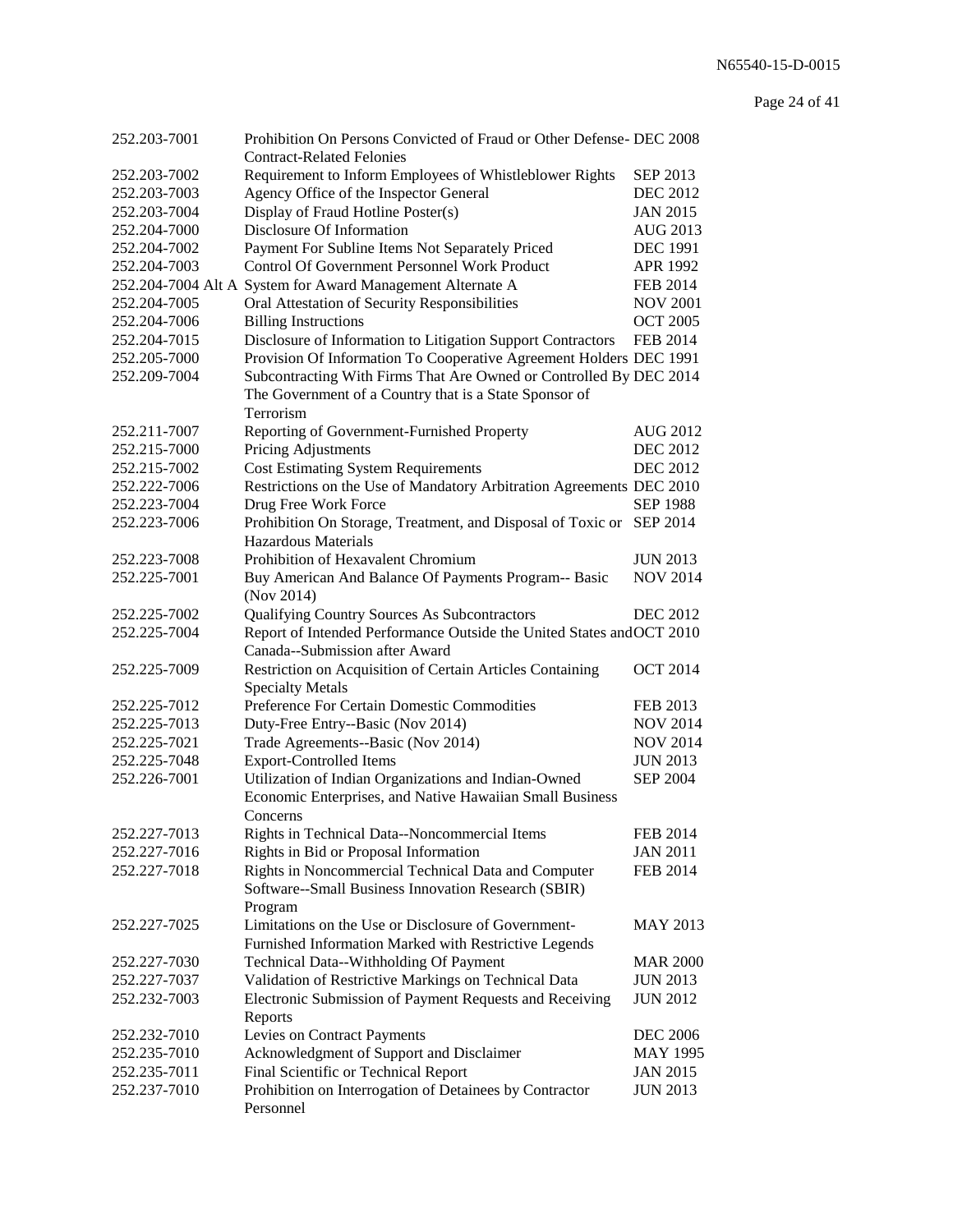Page 25 of 41

| 252.242-7006 | <b>Accounting System Administration</b>                     | <b>FEB 2012</b> |
|--------------|-------------------------------------------------------------|-----------------|
| 252.243-7002 | Requests for Equitable Adjustment                           | <b>DEC 2012</b> |
| 252.244-7000 | Subcontracts for Commercial Items                           | <b>JUN 2013</b> |
| 252.244-7001 | <b>Contractor Purchasing System Administration</b>          | <b>MAY 2014</b> |
| 252.245-7001 | Tagging, Labeling, and Marking of Government-Furnished      | APR 2012        |
|              | Property                                                    |                 |
| 252.245-7002 | Reporting Loss of Government Property                       | APR 2012        |
| 252.245-7003 | <b>Contractor Property Management System Administration</b> | APR 2012        |
| 252.245-7004 | Reporting, Reutilization, and Disposal                      | <b>MAY 2013</b> |
| 252.246-7003 | Notification of Potential Safety Issues                     | <b>JUN 2013</b> |
| 252.247-7023 | Transportation of Supplies by Sea                           | <b>APR 2014</b> |

# CLAUSES INCORPORATED BY FULL TEXT

## 52.203-14 DISPLAY OF HOTLINE POSTER(S) (DEC 2007)

(a) Definition.

United States, as used in this clause, means the 50 States, the District of Columbia, and outlying areas.

(b) Display of fraud hotline poster(s). Except as provided in paragraph (c)--

(1) During contract performance in the United States, the Contractor shall prominently display in common work areas within business segments performing work under this contract and at contract work sites--

(i) Any agency fraud hotline poster or Department of Homeland Security (DHS) fraud hotline poster identified in paragraph (b)(3) of this clause; and

(ii) Any DHS fraud hotline poster subsequently identified by the Contracting Officer.

(2) Additionally, if the Contractor maintains a company website as a method of providing information to employees, the Contractor shall display an electronic version of the poster(s) at the website.

(3) Any required posters may be obtained as follows:

Poster(s) Obtain from

Downloadable hotline posters as well as instructions for obtaining hard copy posters are available at http://www.doioig.gov/hotline.

(i) Appropriate agency name(s) and/or title of applicable Department of Homeland Security fraud hotline poster); and

(ii) The website(s) or other contact information for obtaining the poster $(s)$ .)

(c) If the Contractor has implemented a business ethics and conduct awareness program, including a reporting mechanism, such as a hotline poster, then the Contractor need not display any agency fraud hotline posters as required in paragraph (b) of this clause, other than any required DHS posters.

(d) Subcontracts. The Contractor shall include the substance of this clause, including this paragraph (d), in all subcontracts that exceed \$5,000,000, except when the subcontract--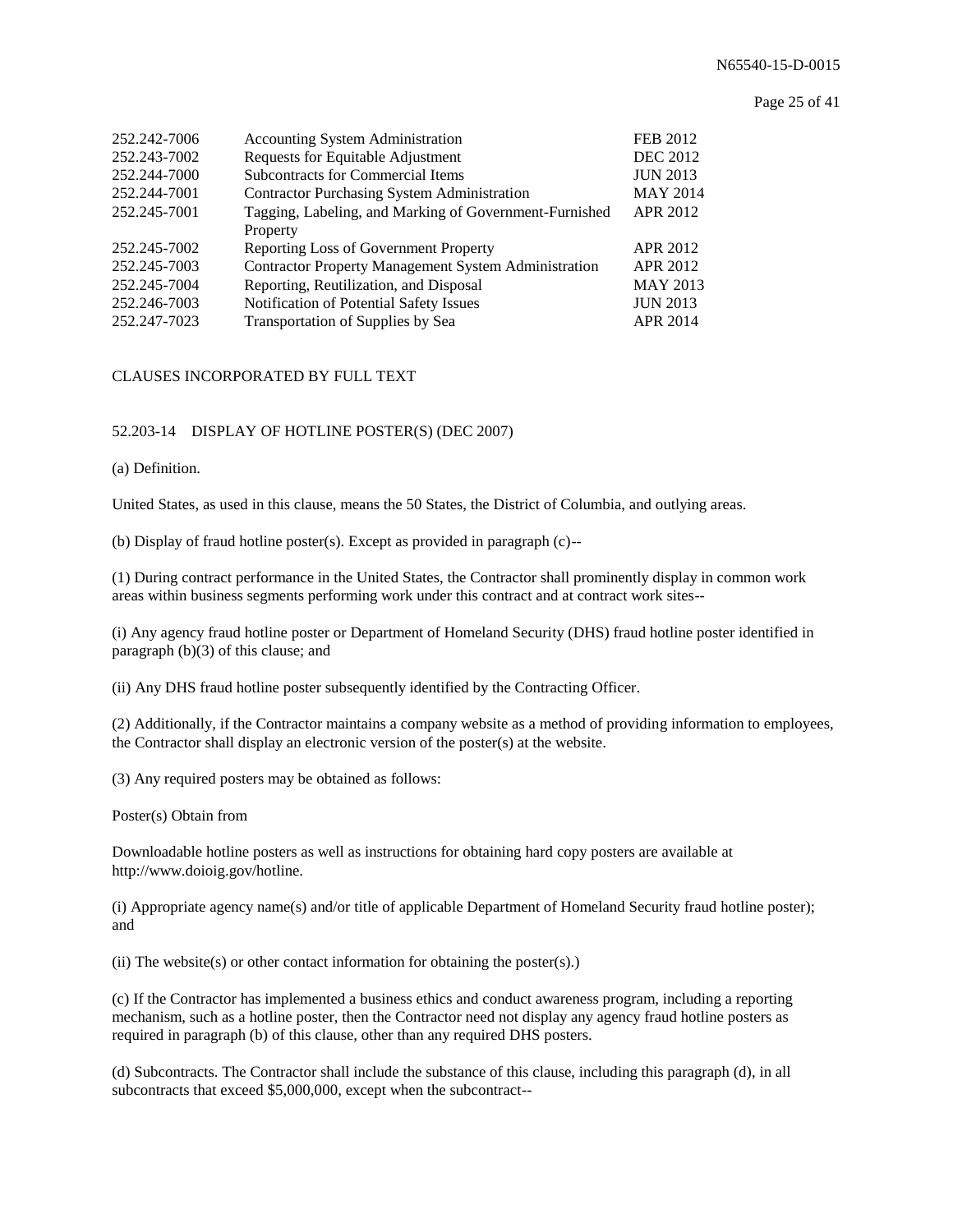Page 26 of 41

(1) Is for the acquisition of a commercial item; or

(2) Is performed entirely outside the United States.

(End of clause)

## 52.209-9 UPDATES OF PUBLICLY AVAILABLE INFORMATION REGARDING RESPONSIBILITY MATTERS (JULY 2013)

(a) The Contractor shall update the information in the Federal Awardee Performance and Integrity Information System (FAPIIS) on a semi-annual basis, throughout the life of the contract, by posting the required information in the System for Award Management database via [https://www.acquisition.gov.](https://www.acquisition.gov/)

(b) As required by section 3010 of the Supplemental Appropriations Act, 2010 (Pub. L. 111-212), all information posted in FAPIIS on or after April 15, 2011, except past performance reviews, will be publicly available. FAPIIS consists of two segments--

(1) The non-public segment, into which Government officials and the Contractor post information, which can only be viewed by--

(i) Government personnel and authorized users performing business on behalf of the Government; or

(ii) The Contractor, when viewing data on itself; and

(2) The publicly-available segment, to which all data in the non-public segment of FAPIIS is automatically transferred after a waiting period of 14 calendar days, except for--

(i) Past performance reviews required by subpart 42.15;

(ii) Information that was entered prior to April 15, 2011; or

(iii) Information that is withdrawn during the 14-calendar-day waiting period by the Government official who posted it in accordance with paragraph  $(c)(1)$  of this clause.

(c) The Contractor will receive notification when the Government posts new information to the Contractor's record.

(1) If the Contractor asserts in writing within 7 calendar days, to the Government official who posted the information, that some of the information posted to the non-public segment of FAPIIS is covered by a disclosure exemption under the Freedom of Information Act, the Government official who posted the information must within 7 calendar days remove the posting from FAPIIS and resolve the issue in accordance with agency Freedom of Information procedures, prior to reposting the releasable information. The contractor must cite 52.209-9 and request removal within 7 calendar days of the posting to FAPIIS.

(2) The Contractor will also have an opportunity to post comments regarding information that has been posted by the Government. The comments will be retained as long as the associated information is retained, i.e., for a total period of 6 years. Contractor comments will remain a part of the record unless the Contractor revises them.

(3) As required by section 3010 of Pub. L. 111-212, all information posted in FAPIIS on or after April 15, 2011, except past performance reviews, will be publicly available.

(d) Public requests for system information posted prior to April 15, 2011, will be handled under Freedom of Information Act procedures, including, where appropriate, procedures promulgated under E.O. 12600.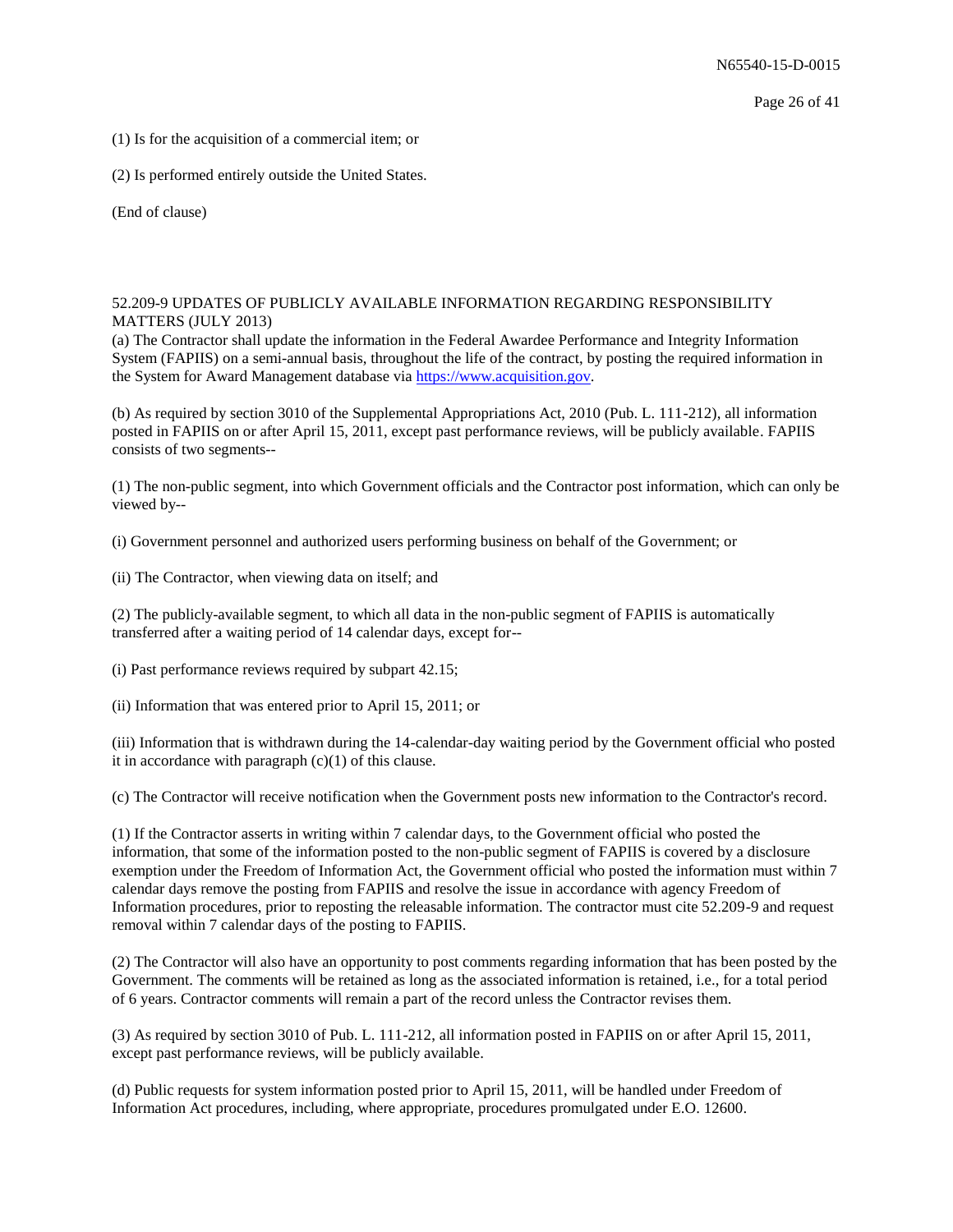(End of clause)

## 52.216-19 ORDER LIMITATIONS. (OCT 1995)

(a) Minimum order. When the Government requires supplies or services covered by this contract in an amount of less than \$20,000.00, the Government is not obligated to purchase, nor is the Contractor obligated to furnish, those supplies or services under the contract.

(b) Maximum order. The Contractor is not obligated to honor:

(1) Any order for a single item in excess of \$5,000,000.00;

(2) Any order for a combination of items in excess of \$5,000,000.00; or

(3) A series of orders from the same ordering office within 7 days that together call for quantities exceeding the limitation in subparagraph (1) or (2) above.

(c) If this is a requirements contract (i.e., includes the Requirements clause at subsection 52.216-21 of the Federal Acquisition Regulation (FAR)), the Government is not required to order a part of any one requirement from the Contractor if that requirement exceeds the maximum-order limitations in paragraph (b) above.

(d) Notwithstanding paragraphs (b) and (c) above, the Contractor shall honor any order exceeding the maximum order limitations in paragraph (b), unless that order (or orders) is returned to the ordering office within 7 days after issuance, with written notice stating the Contractor's intent not to ship the item (or items) called for and the reasons. Upon receiving this notice, the Government may acquire the supplies or services from another source.

(End of clause)

## 52.216-22 INDEFINITE QUANTITY. (OCT 1995)

(a) This is an indefinite-quantity contract for the supplies or services specified, and effective for the period stated, in the Schedule. The quantities of supplies and services specified in the Schedule are estimates only and are not purchased by this contract.

(b) Delivery or performance shall be made only as authorized by orders issued in accordance with the Ordering clause. The Contractor shall furnish to the Government, when and if ordered, the supplies or services specified in the Schedule up to and including the quantity designated in the Schedule as the "maximum". The Government shall order at least the quantity of supplies or services designated in the Schedule as the "minimum".

(c) Except for any limitations on quantities in the Order Limitations clause or in the Schedule, there is no limit on the number of orders that may be issued. The Government may issue orders requiring delivery to multiple destinations or performance at multiple locations.

(d) Any order issued during the effective period of this contract and not completed within that period shall be completed by the Contractor within the time specified in the order. The contract shall govern the Contractor's and Government's rights and obligations with respect to that order to the same extent as if the order were completed during the contract's effective period; provided, that the Contractor shall not be required to make any deliveries under this contract after the date of contract award.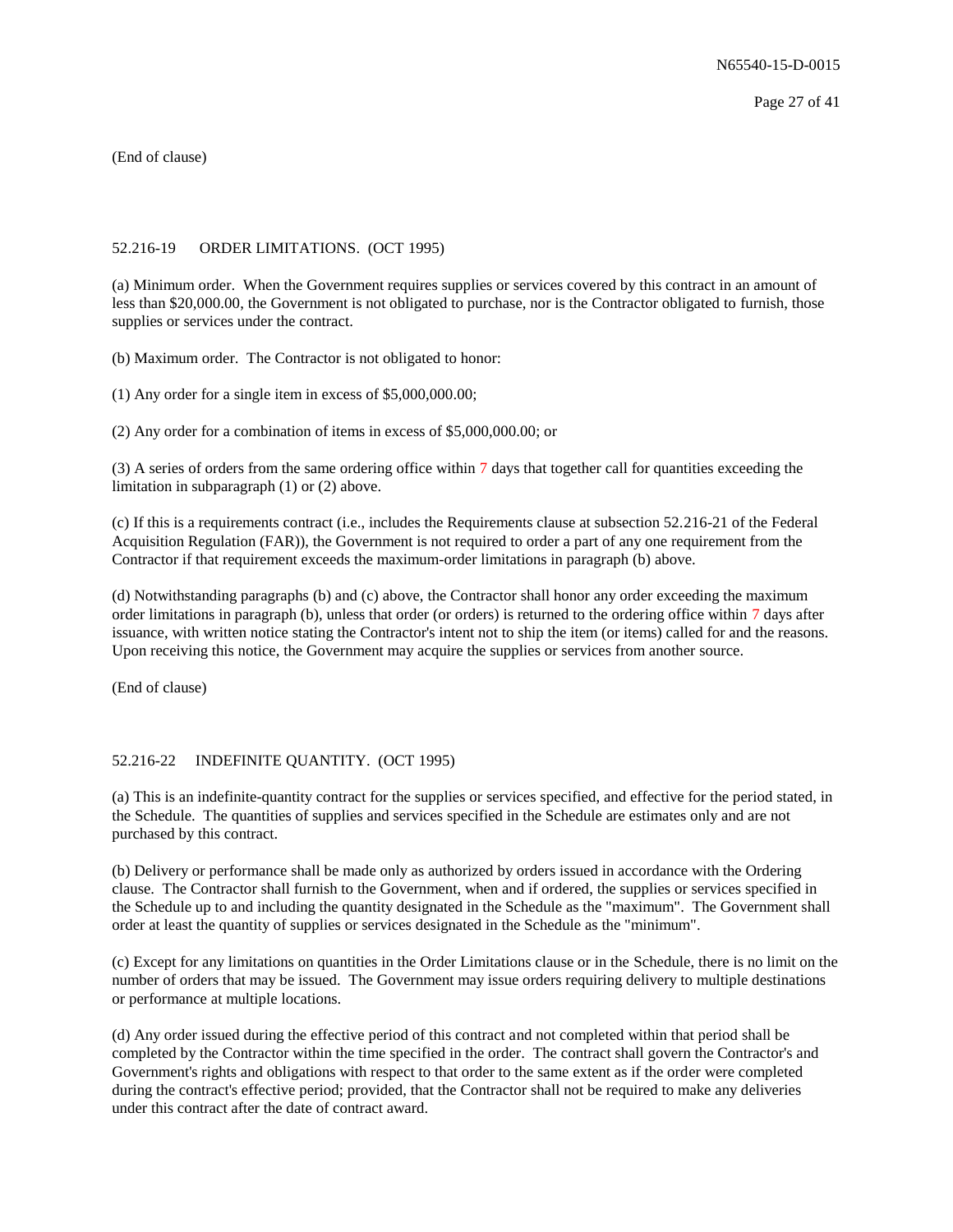(End of clause)

# 52.222-2 PAYMENT FOR OVERTIME PREMIUMS (JUL 1990)

(a) The use of overtime is authorized under this contract if the overtime premium cost does not exceed 0 or the overtime premium is paid for work --

(1) Necessary to cope with emergencies such as those resulting from accidents, natural disasters, breakdowns of production equipment, or occasional production bottlenecks of a sporadic nature;

(2) By indirect-labor employees such as those performing duties in connection with administration, protection, transportation, maintenance, standby plant protection, operation of utilities, or accounting;

(3) To perform tests, industrial processes, laboratory procedures, loading or unloading of transportation conveyances, and operations in flight or afloat that are continuous in nature and cannot reasonably be interrupted or completed otherwise; or

(4) That will result in lower overall costs to the Government.

(b) Any request for estimated overtime premiums that exceeds the amount specified above shall include all estimated overtime for contract completion and shall--

(1) Identify the work unit; e.g., department or section in which the requested overtime will be used, together with present workload, staffing, and other data of the affected unit sufficient to permit the Contracting Officer to evaluate the necessity for the overtime;

(2) Demonstrate the effect that denial of the request will have on the contract delivery or performance schedule;

(3) Identify the extent to which approval of overtime would affect the performance or payments in connection with other Government contracts, together with identification of each affected contract; and

(4) Provide reasons why the required work cannot be performed by using multishift operations or by employing additional personnel.

\* Insert either "zero" or the dollar amount agreed to during negotiations. The inserted figure does not apply to the exceptions in paragraph  $(a)(1)$  through  $(a)(4)$  of the clause.

(End of clause)

## 52.222-56 CERTIFICATION REGARDING TRAFFICKING IN PERSONS COMPLIANCE PLAN (MAR 2015)

(a) The term ``commercially available off-the-shelf (COTS) item,'' is defined in the clause of this solicitation entitled ``Combating Trafficking in Persons'' (FAR clause 52.222-50).

(b) The apparent successful Offeror shall submit, prior to award, a certification, as specified in paragraph (c) of this provision, for the portion (if any) of the contract that--

(1) Is for supplies, other than commercially available off-the-shelf items, to be acquired outside the United States, or services to be performed outside the United States; and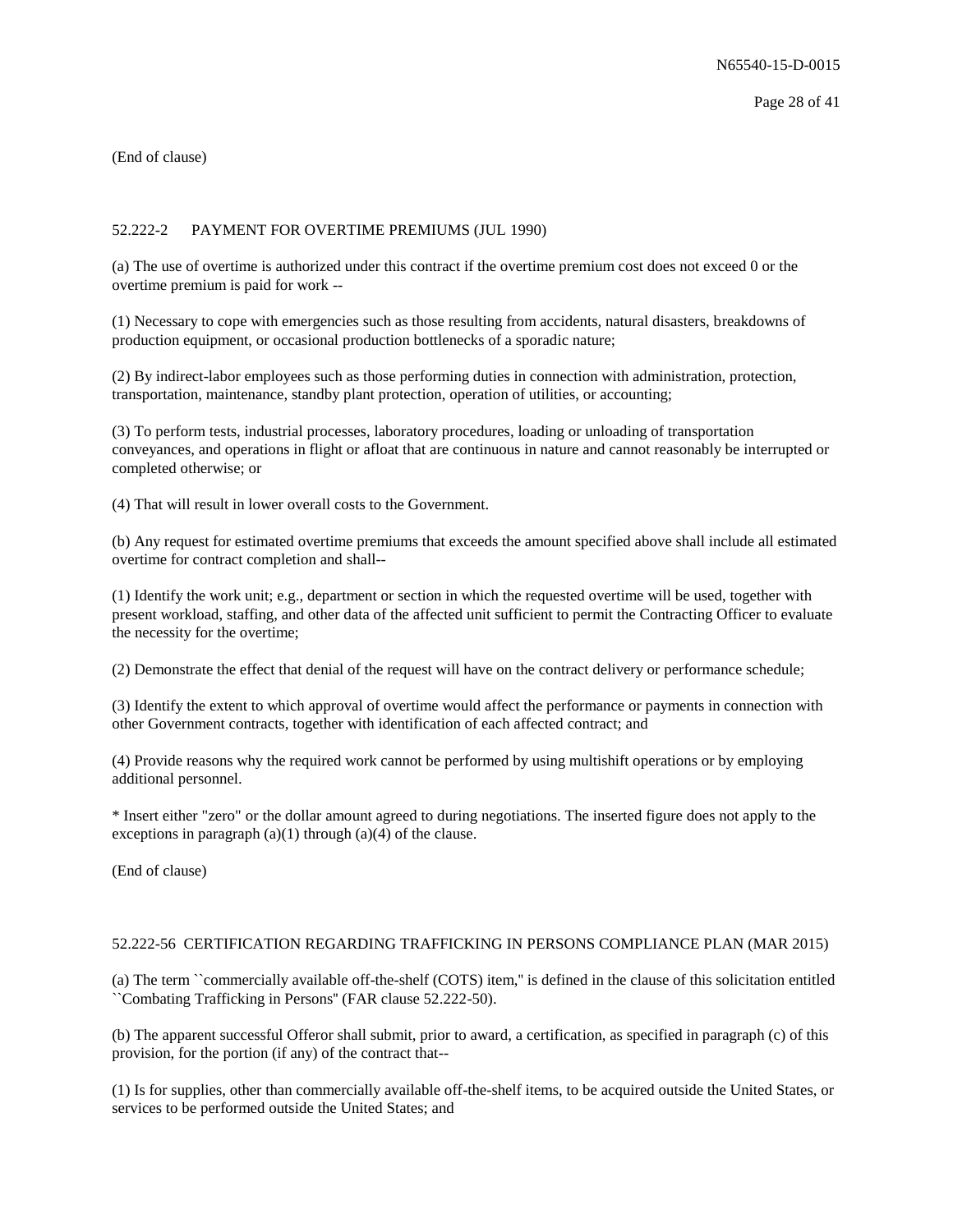Page 29 of 41

(2) Has an estimated value that exceeds \$500,000.

(c) The certification shall state that--

(1) It has implemented a compliance plan to prevent any prohibited activities identified in paragraph (b) of the clause at 52.222-50, Combating Trafficking in Persons, and to monitor, detect, and terminate the contract with a subcontractor engaging in prohibited activities identified at paragraph (b) of the clause at 52.222-50, Combating Trafficking in Persons; and

(2) After having conducted due diligence, either--

(i) To the best of the Offeror's knowledge and belief, neither it nor any of its proposed agents, subcontractors, or their agents is engaged in any such activities; or

(ii) If abuses relating to any of the prohibited activities identified in 52.222-50(b) have been found, the Offeror or proposed subcontractor has taken the appropriate remedial and referral actions.

(End of provision)

#### 52.244-2 SUBCONTRACTS (OCT 2010)

(a) Definitions. As used in this clause--

Approved purchasing system means a Contractor's purchasing system that has been reviewed and approved in accordance with Part 44 of the Federal Acquisition Regulation (FAR).

Consent to subcontract means the Contracting Officer's written consent for the Contractor to enter into a particular subcontract.

Subcontract means any contract, as defined in FAR Subpart 2.1, entered into by a subcontractor to furnish supplies or services for performance of the prime contract or a subcontract. It includes, but is not limited to, purchase orders, and changes and modifications to purchase orders.

(b) When this clause is included in a fixed-price type contract, consent to subcontract is required only on unpriced contract actions (including unpriced modifications or unpriced delivery orders), and only if required in accordance with paragraph (c) or (d) of this clause.

(c) If the Contractor does not have an approved purchasing system, consent to subcontract is required for any subcontract that—

(1) Is of the cost-reimbursement, time-and-materials, or labor-hour type; or

(2) Is fixed-price and exceeds—

(i) For a contract awarded by the Department of Defense, the Coast Guard, or the National Aeronautics and Space Administration, the greater of the simplified acquisition threshold or 5 percent of the total estimated cost of the contract; or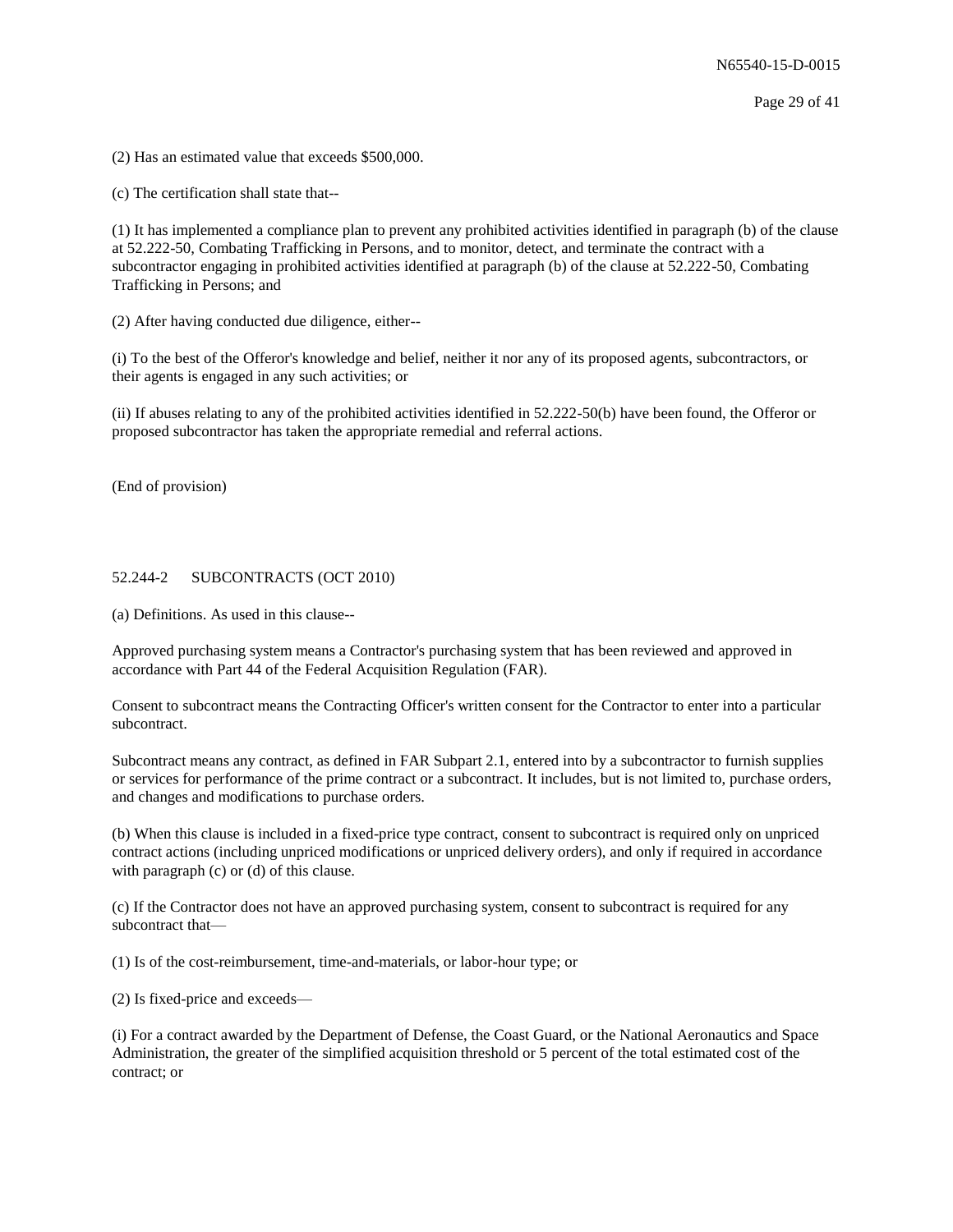(ii) For a contract awarded by a civilian agency other than the Coast Guard and the National Aeronautics and Space Administration, either the simplified acquisition threshold or 5 percent of the total estimated cost of the contract.

(d) If the Contractor has an approved purchasing system, the Contractor nevertheless shall obtain the Contracting Officer's written consent before placing the following subcontracts:

(e)(1) The Contractor shall notify the Contracting Officer reasonably in advance of placing any subcontract or modification thereof for which consent is required under paragraph (b), (c), or (d) of this clause, including the following information:

(i) A description of the supplies or services to be subcontracted.

(ii) Identification of the type of subcontract to be used.

(iii) Identification of the proposed subcontractor.

(iv) The proposed subcontract price.

(v) The subcontractor's current, complete, and accurate certified cost or pricing data and Certificate of Current Cost or Pricing Data, if required by other contract provisions.

(vi) The subcontractor's Disclosure Statement or Certificate relating to Cost Accounting Standards when such data are required by other provisions of this contract.

(vii) A negotiation memorandum reflecting—

(A) The principal elements of the subcontract price negotiations;

(B) The most significant considerations controlling establishment of initial or revised prices;

(C) The reason certified cost or pricing data were or were not required;

(D) The extent, if any, to which the Contractor did not rely on the subcontractor's certified cost or pricing data in determining

the price objective and in negotiating the final price;

(E) The extent to which it was recognized in the negotiation that the subcontractor's certified cost or pricing data were not accurate, complete, or current; the action taken by the Contractor and the subcontractor; and the effect of any such defective data on the total price negotiated;

(F) The reasons for any significant difference between the Contractor's price objective and the price negotiated; and

(G) A complete explanation of the incentive fee or profit plan when incentives are used. The explanation shall identify each critical performance element, management decisions used to quantify each incentive element, reasons for the incentives, and a summary of all trade-off possibilities considered.

(2) The Contractor is not required to notify the Contracting Officer in advance of entering into any subcontract for which consent is not required under paragraph (c), (d), or (e) of this clause.

(f) Unless the consent or approval specifically provides otherwise, neither consent by the Contracting Officer to any subcontract nor approval of the Contractor's purchasing system shall constitute a determination—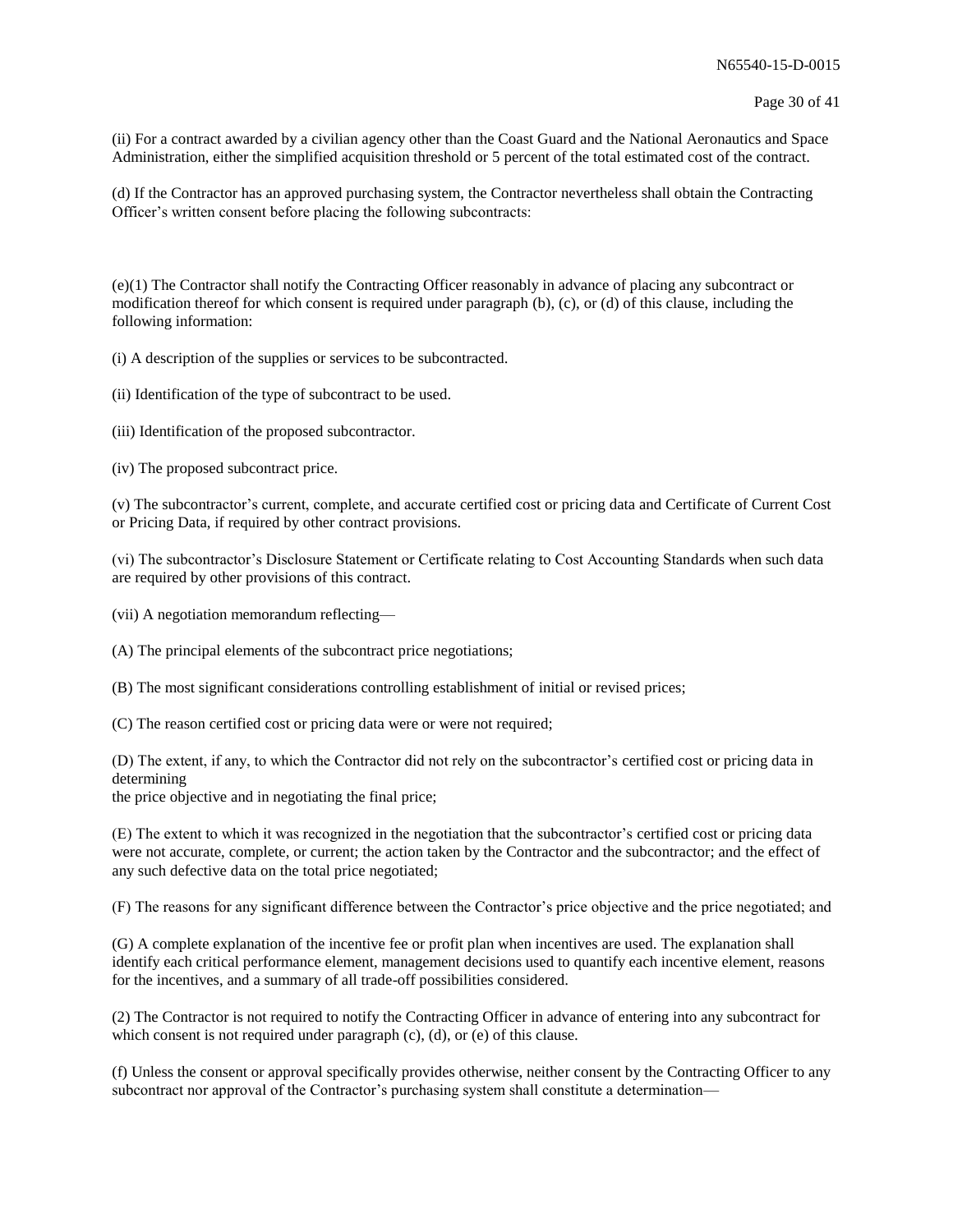Page 31 of 41

(1) Of the acceptability of any subcontract terms or conditions;

(2) Of the allowability of any cost under this contract; or

(3) To relieve the Contractor of any responsibility for performing this contract.

(g) No subcontract or modification thereof placed under this contract shall provide for payment on a cost-plus-apercentage-of-cost basis, and any fee payable under cost-reimbursement type subcontracts shall not exceed the fee limitations in FAR 15.404-4(c)(4)(i).

(h) The Contractor shall give the Contracting Officer immediate written notice of any action or suit filed and prompt notice of any claim made against the Contractor by any subcontractor or vendor that, in the opinion of the Contractor, may result in litigation related in any way to this contract, with respect to which the Contractor may be entitled to reimbursement from the Government.

(i) The Government reserves the right to review the Contractor's purchasing system as set forth in FAR Subpart 44.3.

(j) Paragraphs (c) and (e) of this clause do not apply to the following subcontracts, which were evaluated during negotiations:

(End of clause)

\_\_\_\_\_\_\_\_\_\_\_\_\_\_\_\_\_\_\_\_ \_\_\_\_\_\_\_\_\_\_\_\_\_\_\_\_\_\_\_\_\_

# 52.252-2 CLAUSES INCORPORATED BY REFERENCE (FEB 1998)

This contract incorporates one or more clauses by reference, with the same force and effect as if they were given in full text. Upon request, the Contracting Officer will make their full text available. Also, the full text of a clause may be accessed electronically at this/these address(es):

## **http://farsite.hill.af.mil/**

(End of clause)

#### 52.252-6 AUTHORIZED DEVIATIONS IN CLAUSES (APR 1984)

(a) The use in this solicitation or contract of any Federal Acquisition Regulation (48 CFR Chapter 1) clause with an authorized deviation is indicated by the addition of "(DEVIATION)" after the date of the clause.

(b) The use in this solicitation or contract of any Defense Federal Acquisition Regulation (48 CFR Chapter 2) clause with an authorized deviation is indicated by the addition of "(DEVIATION)" after the name of the regulation. (End of clause)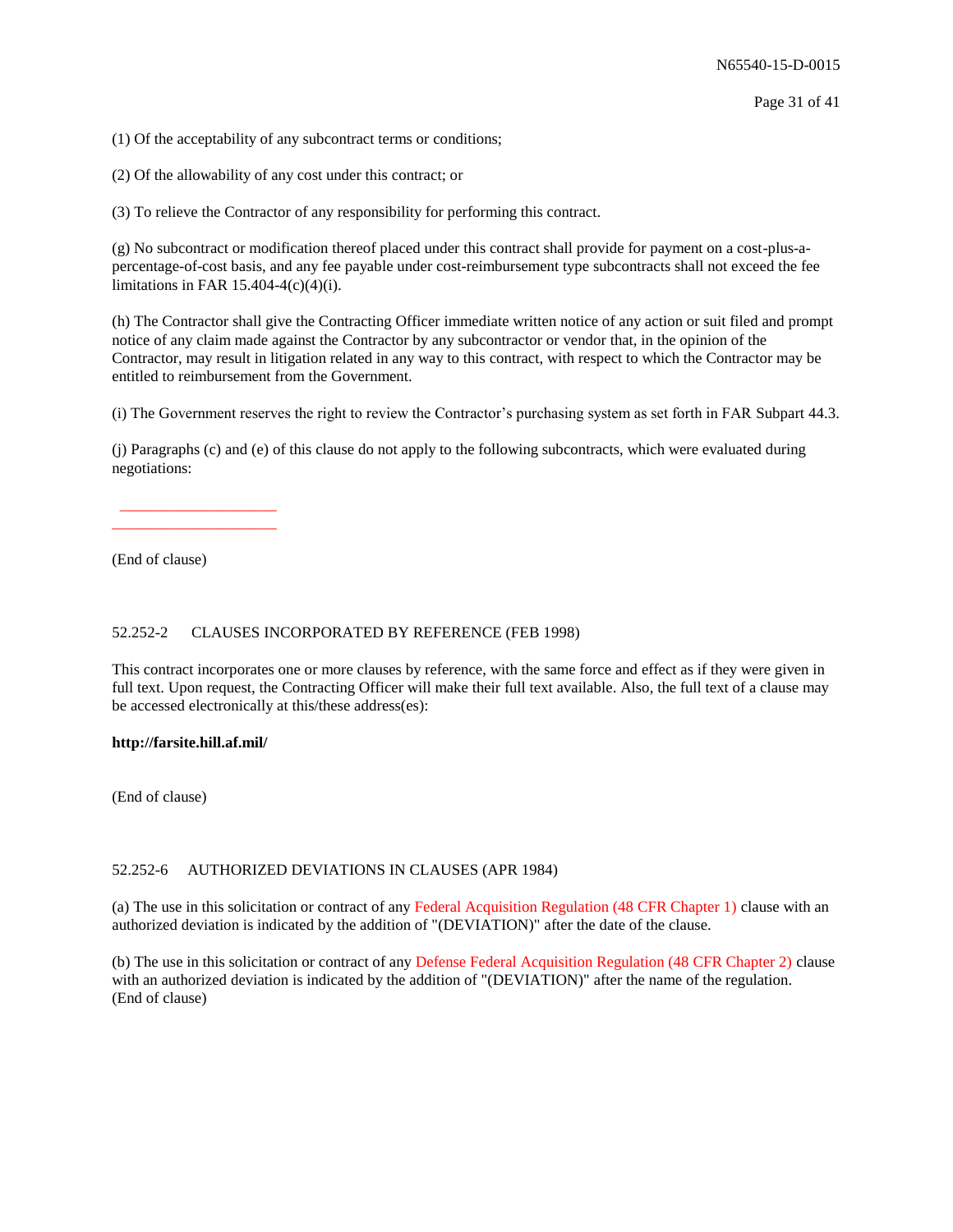252.203-7998 PROHIBITION ON CONTRACTING WITH ENTITIES THAT REQUIRE CERTAIN INTERNAL CONFIDENTIALITY AGREEMENTS—REPRESENTATION (DEVIATION 2015-O0010) (FEB 2015)

(a) In accordance with section 743 of Division E, Title VIII, of the Consolidated and Further Continuing Resolution Appropriations Act, 2015 (Pub. L. 113-235), Government agencies are not permitted to use funds appropriated (or otherwise made available) under that or any other Act for contracts with an entity that requires employees or subcontractors of such entity seeking to report fraud, waste, or abuse to sign internal confidentiality agreements or statements prohibiting or otherwise restricting such employees or contactors from lawfully reporting such waste, fraud, or abuse to a designated investigative or law enforcement representative of a Federal department or agency authorized to receive such information.

(b) The prohibition in paragraph (a) of this provision does not contravene requirements applicable to Standard Form 312, Form 4414, or any other form issued by a Federal department or agency governing the nondisclosure of classified information.

(c) Representation. By submission of its offer, the Offeror represents that it does not require employees or subcontractors of such entity seeking to report fraud, waste, or abuse to sign or comply with internal confidentiality agreements or statements prohibiting or otherwise restricting such employees or contactors from lawfully reporting such waste, fraud, or abuse to a designated investigative or law enforcement representative of a Federal department or agency authorized to receive such information.

(End of provision)

#### 252.204-7006 BILLING INSTRUCTIONS (OCT 2005)

When submitting a request for payment, the Contractor shall--

(a) Identify the contract line item(s) on the payment request that reasonably reflect contract work performance; and

(b) Separately identify a payment amount for each contract line item included in the payment request.

(End of clause)

# 252.211-7003 ITEM UNIQUE IDENTIFICATION AND VALUATION (DEC 2013)

(a) Definitions. As used in this clause'

Automatic identification device means a device, such as a reader or interrogator, used to retrieve data encoded on machine-readable media.

Concatenated unique item identifier means--

(1) For items that are serialized within the enterprise identifier, the linking together of the unique identifier data elements in order of the issuing agency code, enterprise identifier, and unique serial number within the enterprise identifier; or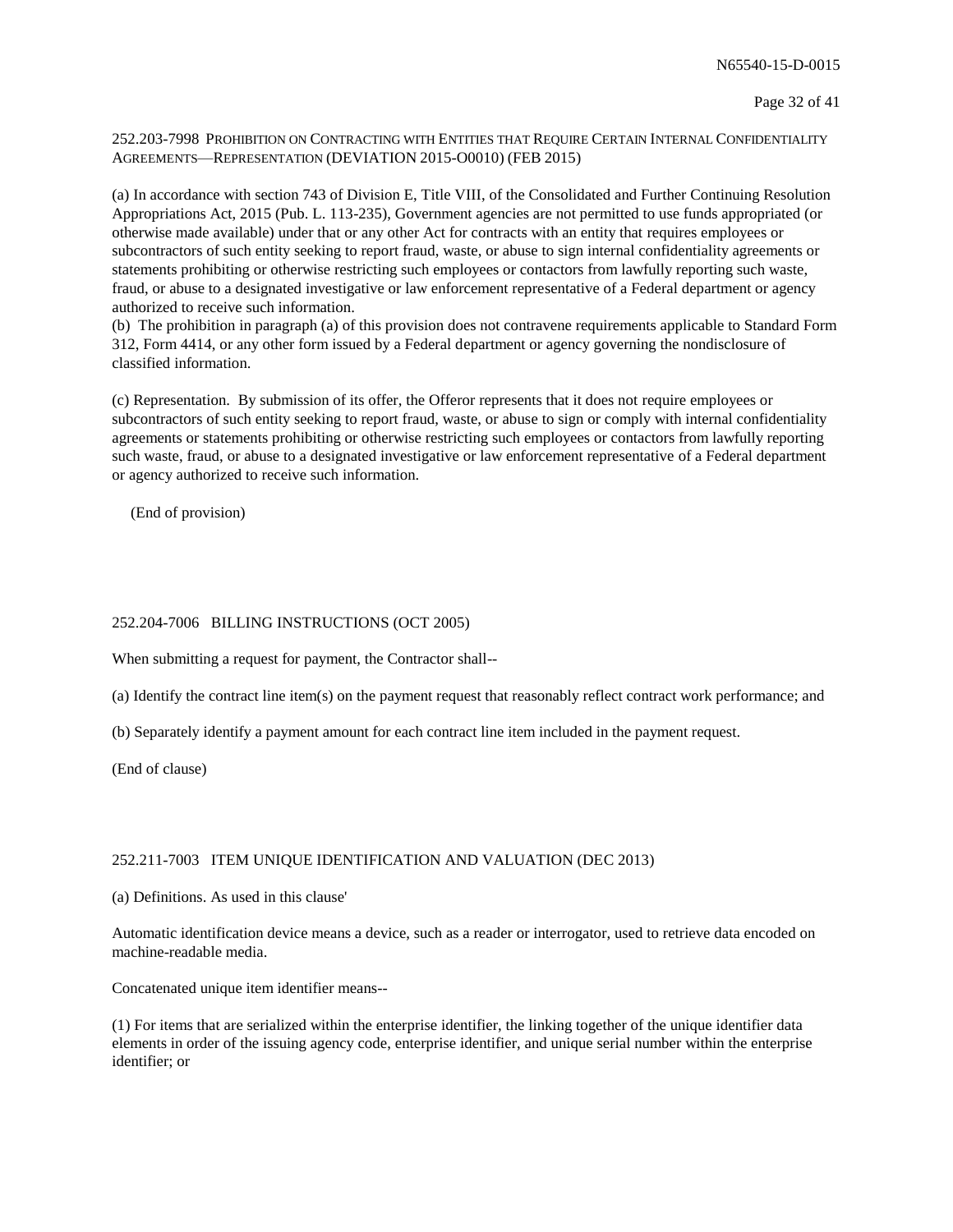(2) For items that are serialized within the original part, lot, or batch number, the linking together of the unique identifier data elements in order of the issuing agency code; enterprise identifier; original part, lot, or batch number; and serial number within the original part, lot, or batch number.

Data Matrix means a two-dimensional matrix symbology, which is made up of square or, in some cases, round modules arranged within a perimeter finder pattern and uses the Error Checking and Correction 200 (ECC200) specification found within International Standards Organization (ISO)/International Electrotechnical Commission (IEC) 16022.

Data qualifier means a specified character (or string of characters) that immediately precedes a data field that defines the general category or intended use of the data that follows.

DoD recognized unique identification equivalent means a unique identification method that is in commercial use and has been recognized by DoD. All DoD recognized unique identification equivalents are listed at http://www.acq.osd.mil/dpap/pdi/uid/iuid\_equivalents.html.

DoD item unique identification means a system of marking items delivered to DoD with unique item identifiers that have machine-readable data elements to distinguish an item from all other like and unlike items. For items that are serialized within the enterprise identifier, the unique item identifier shall include the data elements of the enterprise identifier and a unique serial number. For items that are serialized within the part, lot, or batch number within the enterprise identifier, the unique item identifier shall include the data elements of the enterprise identifier; the original part, lot, or batch number; and the serial number.

Enterprise means the entity (e.g., a manufacturer or vendor) responsible for assigning unique item identifiers to items.

Enterprise identifier means a code that is uniquely assigned to an enterprise by an issuing agency.

Government's unit acquisition cost means--

(1) For fixed-price type line, subline, or exhibit line items, the unit price identified in the contract at the time of delivery;

(2) For cost-type or undefinitized line, subline, or exhibit line items, the Contractor's estimated fully burdened unit cost to the Government at the time of delivery; and

(3) For items produced under a time-and-materials contract, the Contractor's estimated fully burdened unit cost to the Government at the time of delivery.

Issuing agency means an organization responsible for assigning a globally unique identifier to an enterprise (e.g., Dun & Bradstreet's Data Universal Numbering System (DUNS) Number, GS1 Company Prefix, Allied Committee 135 NATO Commercial and Government Entity (NCAGE)/Commercial and Government Entity (CAGE) Code, or the Coded Representation of the North American Telecommunications Industry Manufacturers, Suppliers, and Related Service Companies (ATIS-0322000) Number), European Health Industry Business Communication Council (EHIBCC) and Health Industry Business Communication Council (HIBCC)), as indicated in the Register of Issuing Agency Codes for ISO/IEC 15459, located at http://www.nen.nl/Normontwikkeling/Certificatieschemas-enkeurmerken/Schemabeheer/ISOIEC-15459.htm.

Issuing agency code means a code that designates the registration (or controlling) authority for the enterprise identifier.

Item means a single hardware article or a single unit formed by a grouping of subassemblies, components, or constituent parts.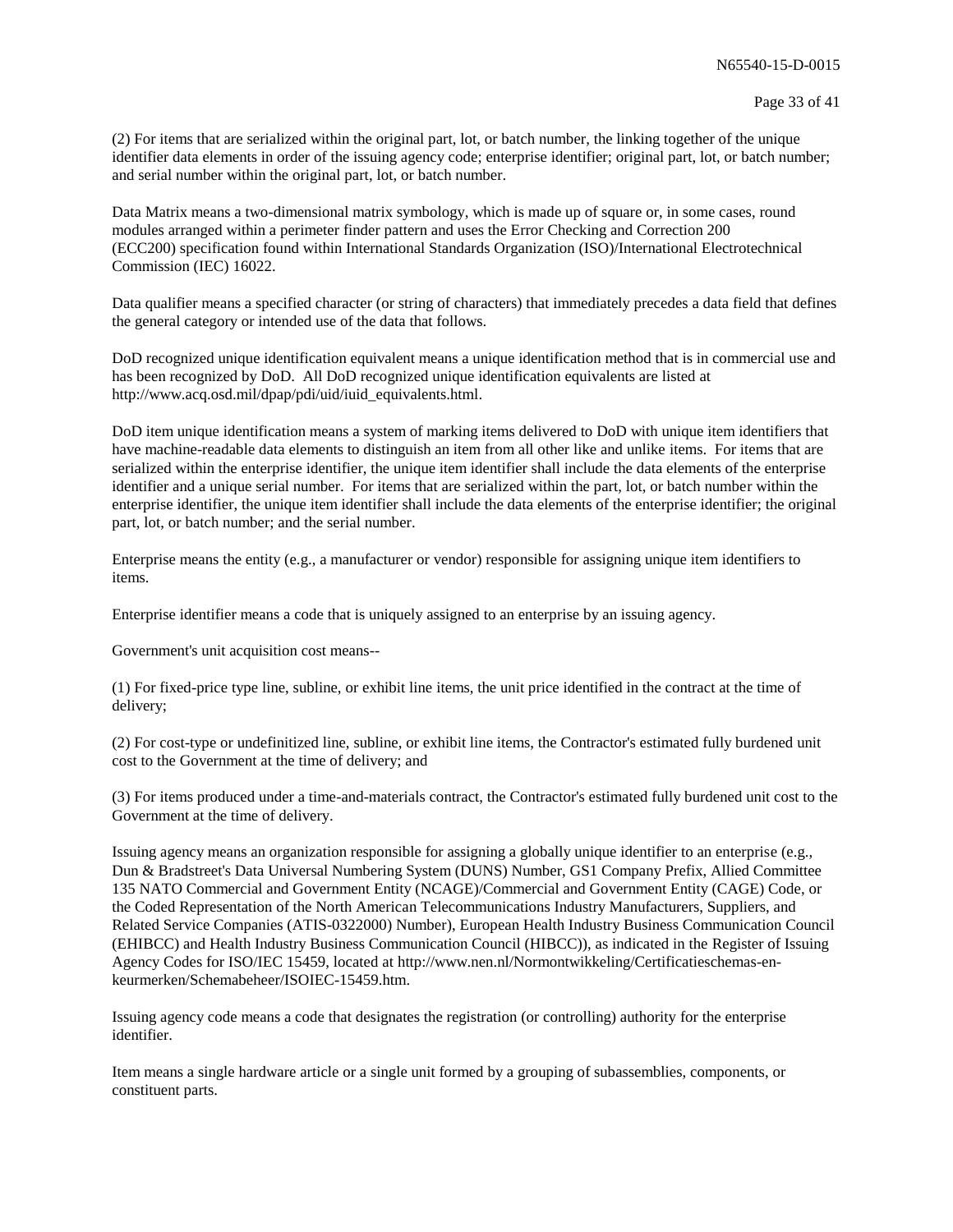Lot or batch number means an identifying number assigned by the enterprise to a designated group of items, usually referred to as either a lot or a batch, all of which were manufactured under identical conditions.

Machine-readable means an automatic identification technology media, such as bar codes, contact memory buttons, radio frequency identification, or optical memory cards.

Original part number means a combination of numbers or letters assigned by the enterprise at item creation to a class of items with the same form, fit, function, and interface.

Parent item means the item assembly, intermediate component, or subassembly that has an embedded item with a unique item identifier or DoD recognized unique identification equivalent.

Serial number within the enterprise identifier means a combination of numbers, letters, or symbols assigned by the enterprise to an item that provides for the differentiation of that item from any other like and unlike item and is never used again within the enterprise.

Serial number within the part, lot, or batch number means a combination of numbers or letters assigned by the enterprise to an item that provides for the differentiation of that item from any other like item within a part, lot, or batch number assignment.

Serialization within the enterprise identifier means each item produced is assigned a serial number that is unique among all the tangible items produced by the enterprise and is never used again. The enterprise is responsible for ensuring unique serialization within the enterprise identifier.

Serialization within the part, lot, or batch number means each item of a particular part, lot, or batch number is assigned a unique serial number within that part, lot, or batch number assignment. The enterprise is responsible for ensuring unique serialization within the part, lot, or batch number within the enterprise identifier.

Type designation means a combination of letters and numerals assigned by the Government to a major end item, assembly or subassembly, as appropriate, to provide a convenient means of differentiating between items having the same basic name and to indicate modifications and changes thereto.

Unique item identifier means a set of data elements marked on items that is globally unique and unambiguous. The term includes a concatenated unique item identifier or a DoD recognized unique identification equivalent.

Unique item identifier type means a designator to indicate which method of uniquely identifying a part has been used. The current list of accepted unique item identifier types is maintained at http://www.acq.osd.mil/dpap/pdi/uid/uii\_types.html.

(b) The Contractor shall deliver all items under a contract line, subline, or exhibit line item.

(c) Unique item identifier. (1) The Contractor shall provide a unique item identifier for the following:

(i) Delivered items for which the Government's unit acquisition cost is \$5,000 or more, except for the following line items:

------------------------------------------------------------------------ Contract line, subline, or exhibit line item No. Item description ------------------------------------------------------------------------ ..............\*NONE\*..................... ------------------------------------------------------------------------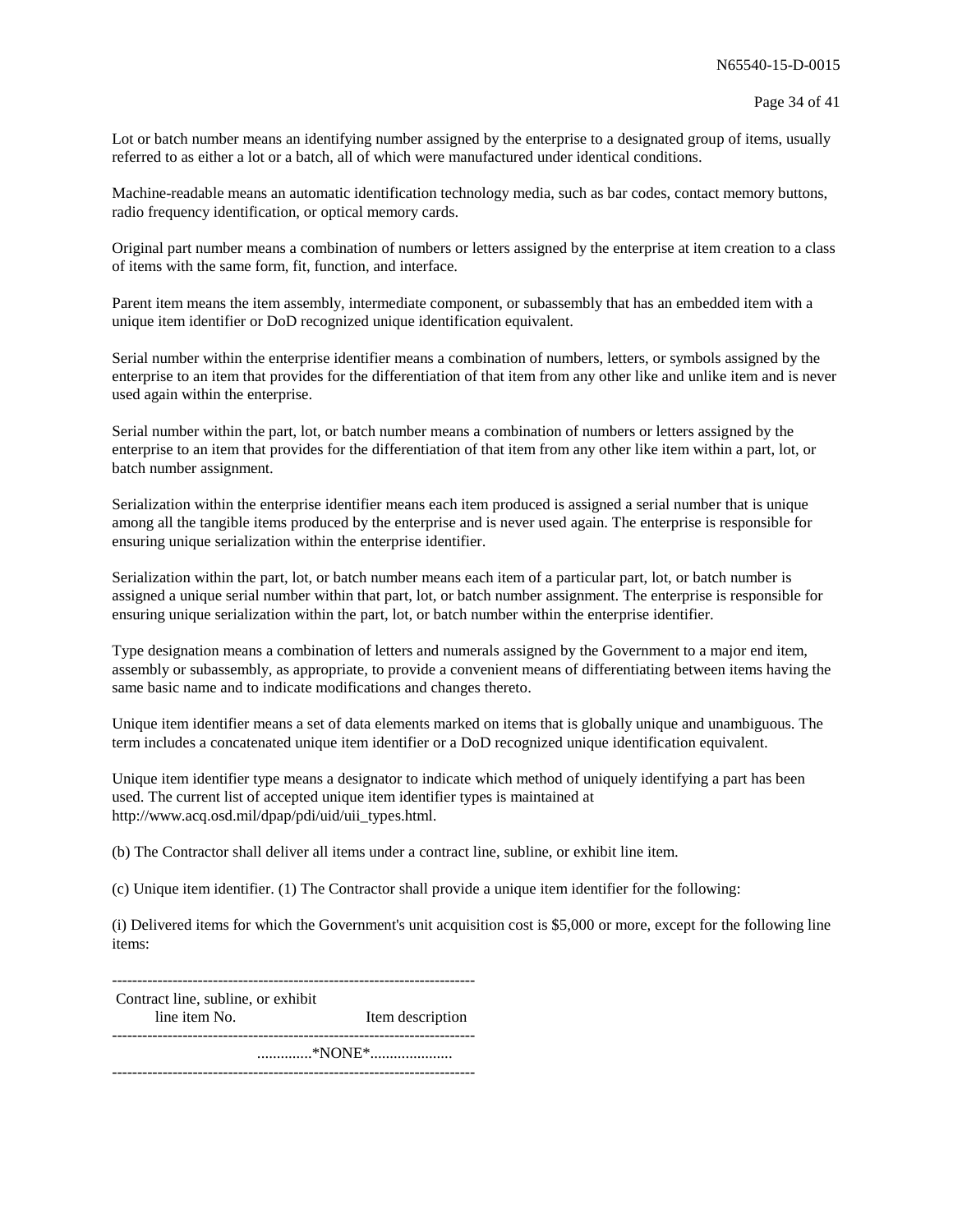(ii) Items for which the Government's unit acquisition cost is less than \$5,000 that are identified in the Schedule or the following table:

------------------------------------------------------------------------ Contract line, subline, or exhibit line item No. Item description ------------------------------------------------------------------------ ....................\*NONE\*............... ------------------------------------------------------------------------

(If items are identified in the Schedule, insert ``See Schedule'' in this table.)

(iii) Subassemblies, components, and parts embedded within delivered items, items with warranty requirements, DoD serially managed reparables and DoD serially managed nonreparables as specified in Attachment Number ----.

(iv) Any item of special tooling or special test equipment as defined in FAR 2.101 that have been designated for preservation and storage for a Major Defense Acquisition Program as specified in Attachment Number ----.

(v) Any item not included in paragraphs  $(c)(1)(i)$ ,  $(ii)$ ,  $(iii)$ , or

(iv) of this clause for which the contractor creates and marks a unique item identifier for traceability.

(2) The unique item identifier assignment and its component data element combination shall not be duplicated on any other item marked or registered in the DoD Item Unique Identification Registry by the contractor.

(3) The unique item identifier component data elements shall be marked on an item using two dimensional data matrix symbology that complies with ISO/IEC International Standard 16022, Information technology--International symbology specification--Data matrix; ECC200 data matrix specification.

(4) Data syntax and semantics of unique item identifiers. The Contractor shall ensure that--

(i) The data elements (except issuing agency code) of the unique item identifier are encoded within the data matrix symbol that is marked on the item using one of the following three types of data qualifiers, as determined by the Contractor:

(A) Application Identifiers (AIs) (Format Indicator 05 of ISO/IEC International Standard 15434), in accordance with ISO/IEC International Standard 15418, Information Technology--EAN/UCC Application Identifiers and Fact Data Identifiers and Maintenance and ANSI MH 10.8.2 Data Identifier and Application Identifier Standard.

(B) Data Identifiers (DIs) (Format Indicator 06 of ISO/IEC International Standard 15434), in accordance with ISO/IEC International Standard 15418, Information Technology--EAN/UCC Application Identifiers and Fact Data Identifiers and Maintenance and ANSI MH 10.8.2 Data Identifier and Application Identifier Standard.

(C) Text Element Identifiers (TEIs) (Format Indicator 12 of ISO/IEC International Standard 15434), in accordance with the Air Transport Association Common Support Data Dictionary; and

(ii) The encoded data elements of the unique item identifier conform to the transfer structure, syntax, and coding of messages and data formats specified for Format Indicators 05, 06, and 12 in ISO/IEC International Standard 15434, Information Technology-Transfer Syntax for High Capacity Automatic Data Capture Media.

(5) Unique item identifier.

(i) The Contractor shall--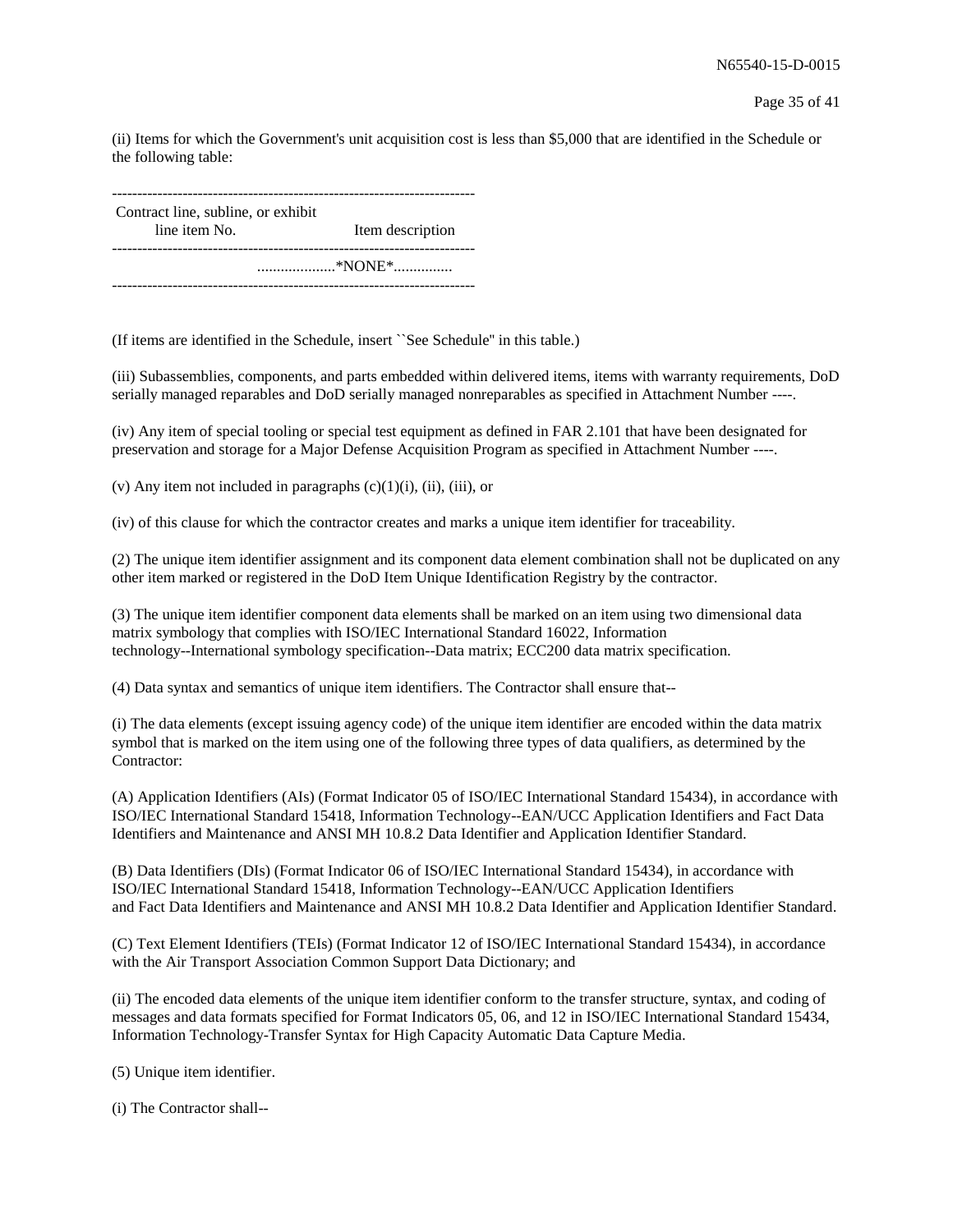Page 36 of 41

(A) Determine whether to--

(1) Serialize within the enterprise identifier;

(2) Serialize within the part, lot, or batch number; or

(3) Use a DoD recognized unique identification equivalent (e.g. Vehicle Identification Number); and

(B) Place the data elements of the unique item identifier (enterprise identifier; serial number; DoD recognized unique identification equivalent; and for serialization within the part, lot, or batch number only: Original part, lot, or batch number) on items requiring marking by paragraph (c)(1) of this clause, based on the criteria provided in MIL-STD-130, Identification Marking of U.S. Military Property, latest version;

(C) Label shipments, storage containers and packages that contain uniquely identified items in accordance with the requirements of MIL-STD-129, Military Marking for Shipment and Storage, latest version; and

(D) Verify that the marks on items and labels on shipments, storage containers, and packages are machine readable and conform to the applicable standards. The contractor shall use an automatic identification technology device for this verification that has been programmed to the requirements of Appendix A, MIL-STD-130, latest version.

(ii) The issuing agency code--

(A) Shall not be placed on the item; and

(B) Shall be derived from the data qualifier for the enterprise identifier.

(d) For each item that requires item unique identification under paragraph  $(c)(1)(i)$ , (ii), or (iv) of this clause or when item unique identification is provided under paragraph  $(c)(1)(v)$ , in addition to the information provided as part of the Material Inspection and Receiving Report specified elsewhere in this contract, the Contractor shall report at the time of delivery, as part of the Material Inspection and Receiving Report, the following information:

- (1) Unique item identifier.
- (2) Unique item identifier type.
- (3) Issuing agency code (if concatenated unique item identifier is used).

(4) Enterprise identifier (if concatenated unique item identifier is used).

- (5) Original part number (if there is serialization within the original part number).
- (6) Lot or batch number (if there is serialization within the lot or batch number).
- (7) Current part number (optional and only if not the same as the original part number).
- (8) Current part number effective date (optional and only if current part number is used).
- (9) Serial number (if concatenated unique item identifier is used).
- (10) Government's unit acquisition cost.
- (11) Unit of measure.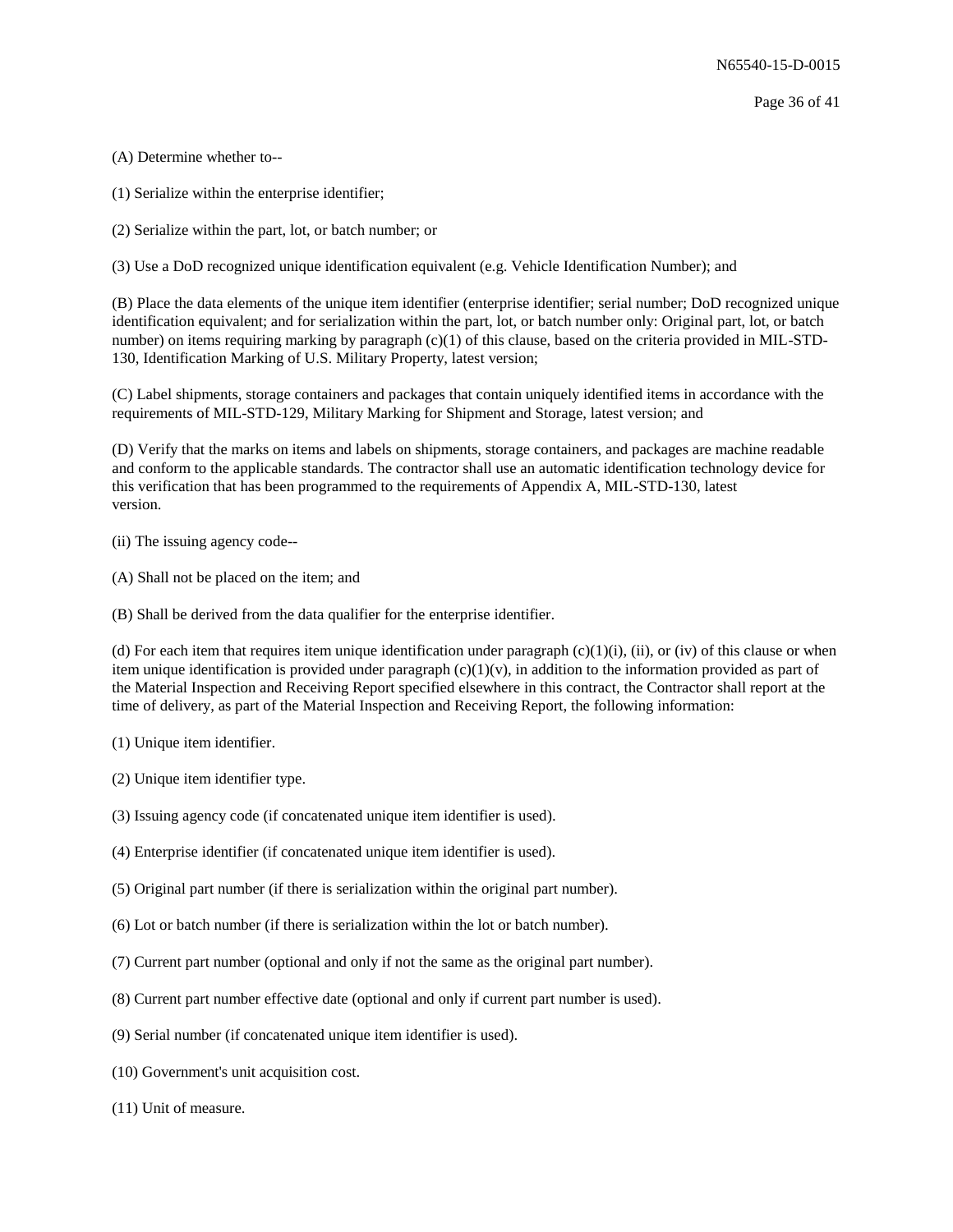(e) For embedded subassemblies, components, and parts that require DoD unique item identification under paragraph  $(c)(1)(iii)$  of this clause, the Contractor shall report as part of, or associated with, the Material Inspection and Receiving Report specified elsewhere in this contract, the following information:

(1) Unique item identifier of the parent item under paragraph  $(c)(1)$  of this clause that contains the embedded subassembly, component, or part.

- (2) Unique item identifier of the embedded subassembly, component, or part.
- (3) Unique item identifier type.\*\*
- (4) Issuing agency code (if concatenated unique item identifier is used).\*\*
- (5) Enterprise identifier (if concatenated unique item identifier is used).\*\*
- (6) Original part number (if there is serialization within the original part number).\*\*
- (7) Lot or batch number (if there is serialization within the lot or batch number).\*\*
- (8) Current part number (optional and only if not the same as the original part number).\*\*
- (9) Current part number effective date (optional and only if current part number is used).\*\*
- (10) Serial number (if concatenated unique item identifier is used).\*\*
- (11) Description.
- (12) Type designation of the item as specified in the contract schedule, if any.
- (13) Whether the item is an item of Special Tooling or Special Test Equipment.
- (14) Whether the item is covered by a warranty.
- \*\* Once per item.

(e) For embedded subassemblies, components, and parts that require DoD item unique identification under paragraph  $(c)(1)(iii)$  of this clause or when item unique identification is provided under paragraph  $(c)(1)(v)$ , the Contractor shall report as part of the Material Inspection and Receiving Report specified elsewhere in this contract, the following information:

(f) The Contractor shall submit the information required by paragraphs (d) and (e) of this clause as follows:

(1) End items shall be reported using the receiving report capability in Wide Area WorkFlow (WAWF) in accordance with the clause at 252.232-7003. If WAWF is not required by this contract, and the contractor is not using WAWF, follow the procedures at [http://dodprocurementtoolbox.com/site/uidregistry/.](http://dodprocurementtoolbox.com/site/uidregistry/)

(2) Embedded items shall be reported by one of the following methods--

(i) Use of the embedded items capability in WAWF;

(ii) Direct data submission to the IUID Registry following the procedures and formats at [http://dodprocurementtoolbox.com/site/uidregistry/;](http://dodprocurementtoolbox.com/site/uidregistry/) or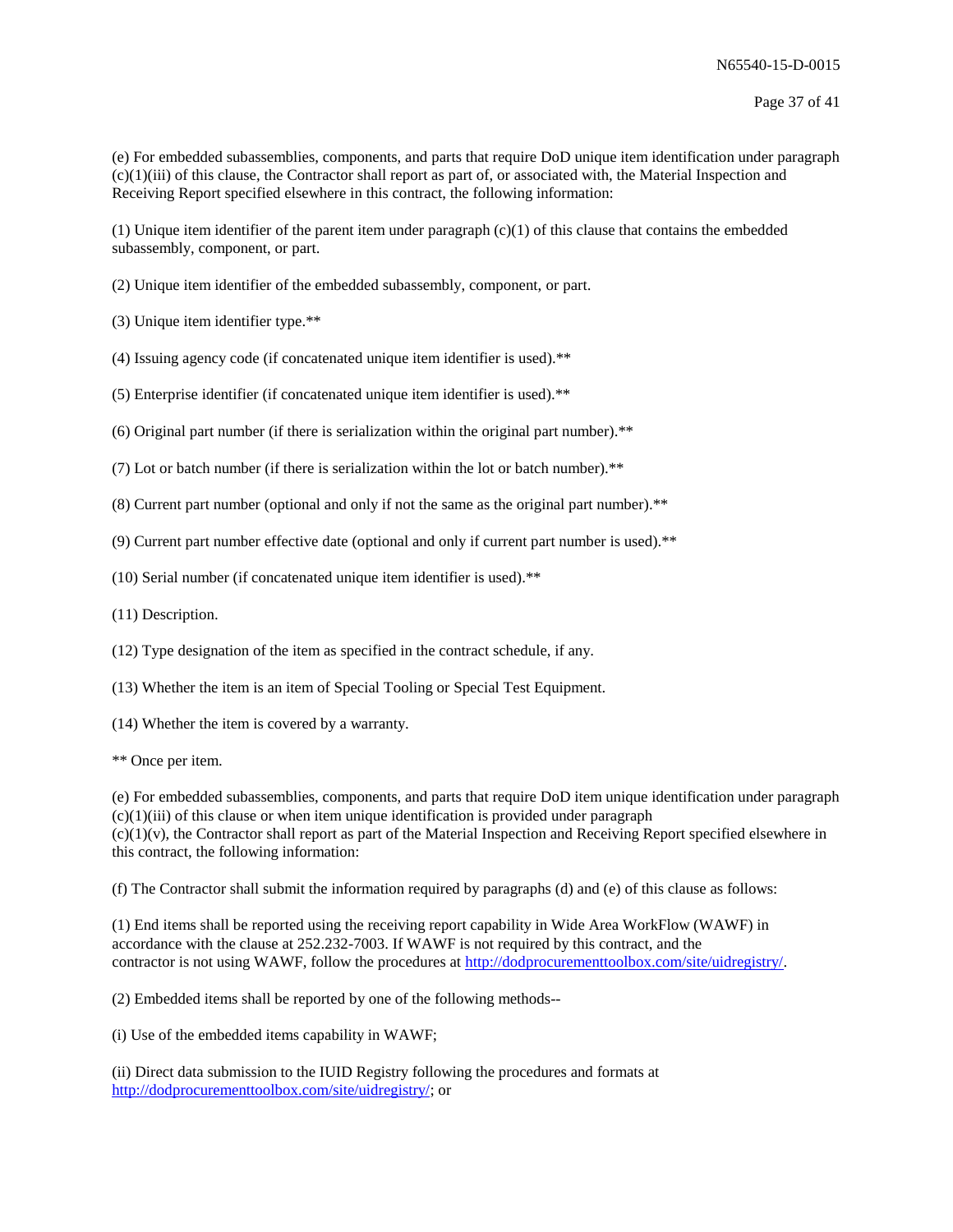(iii) Via WAWF as a deliverable attachment for exhibit line item number (fill in) ----, Unique Item Identifier Report for Embedded Items, Contract Data Requirements List, DD Form 1423.

(g) Subcontracts. If the Contractor acquires by contract any items for which item unique identification is required in accordance with paragraph  $(c)(1)$  of this clause, the Contractor shall include this clause, including this paragraph  $(g)$ , in the applicable subcontract(s), including subcontracts for commercial items.

(End of clause)

## 252.216-7006 ORDERING (MAY 2011)

(a) Any supplies and services to be furnished under this contract shall be ordered by issuance of delivery orders or task orders by the individuals or activities designated in the contract schedule. Such orders may be issued from date of contract award through 54 months.

(b) All delivery orders or task orders are subject to the terms and conditions of this contract. In the event of conflict between a delivery order or task order and this contract, the contract shall control.

 $(c)(1)$  If issued electronically, the order is considered ``issued'' when a copy has been posted to the Electronic Document Access system, and notice has been sent to the Contractor.

(2) If mailed or transmitted by facsimile, a delivery order or task order is considered ``issued'' when the Government deposits the order in the mail or transmits by facsimile. Mailing includes transmittal by U.S. mail or private delivery services.

(3) Orders may be issued orally only if authorized in the schedule. \*NOT AUTHORIZED\*

(End of Clause)

# CAR-I04 ISSUANCE OF ORDERS BASED SOLELY ON GOVERNMENT ESTIMATE (MAY 1998) (NSWCCD)

 (a) When the Government determines, in circumstances of emergency or exigency, that the need for specific supplies or services is unusually urgent, the Contracting Officer/Ordering Officer may issue an order based solely on the Government estimate, requiring the contractor to provide the supplies or services specified without having an opportunity to review the Government estimate before the order is issued. This type of order shall be a unilaterally priced order under which the requirement to provide supplies or services is subject to either the clause FAR 52.232- 20, "Limitation of Cost" or FAR 52.232-22, "Limitation of Funds" applicable to the particular order involved.

 (b) The unilaterally priced order shall specify the estimated cost and fee and the desired delivery schedule for the work being ordered. The Government's desired delivery shall apply unless the Contracting Officer/Ordering Officer receives written notification from the Contractor within fifteen (15) days after receipt of the order that the proposed delivery schedule is not acceptable. Such notification shall propose an alternative delivery schedule. The Contractor shall either provide written acceptance of the order or submit its cost proposal within thirty (30) days after receipt of the order. If the contractor provides written acceptance of the order as issued, it shall be considered negotiated and no bilateral modification shall be required.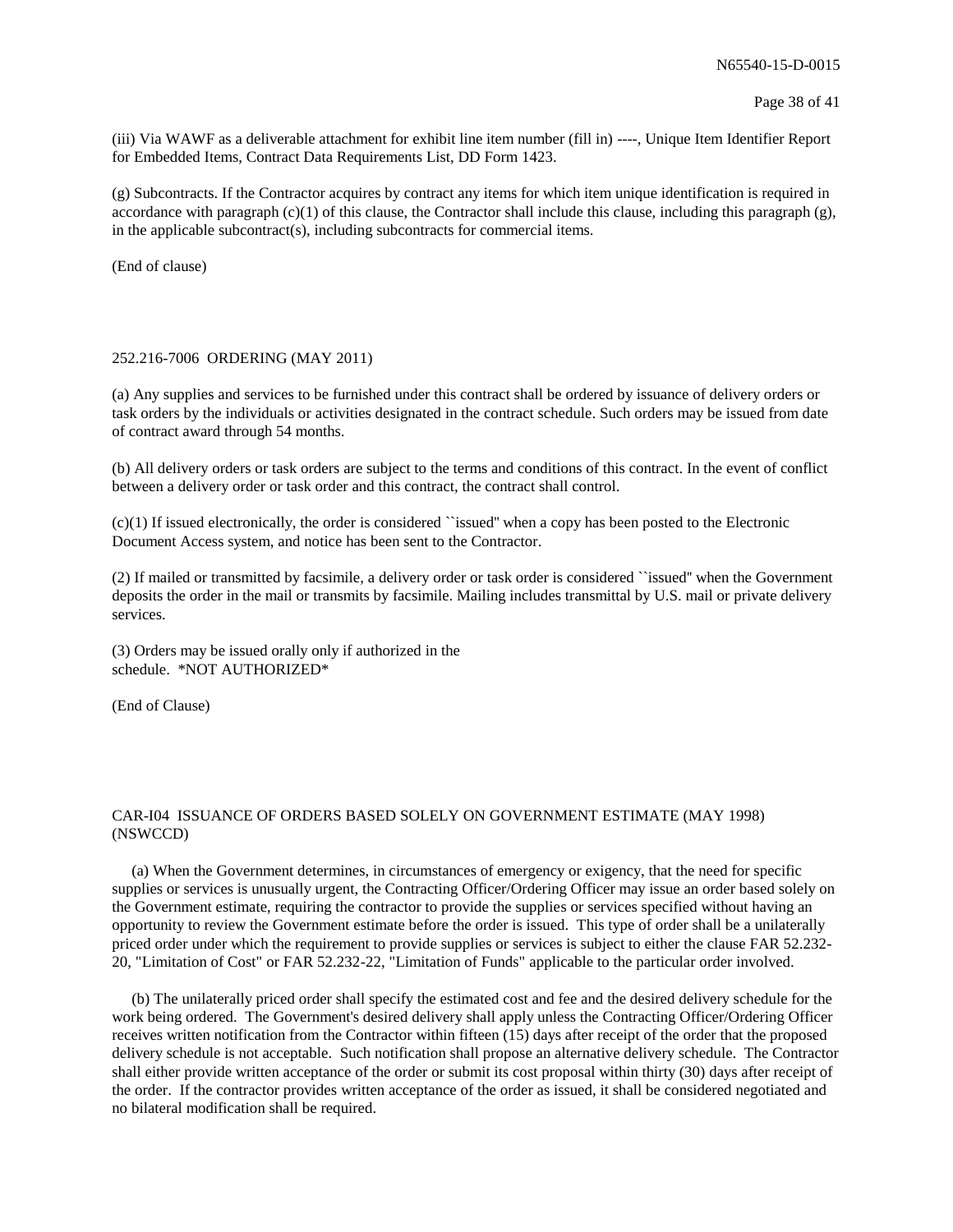(c) The contractor shall include in its proposal a statement of costs incurred and an estimate of costs expected to complete the work. Data supporting the accuracy and reliability of the cost estimate should also be included. After submission of the contractor's cost proposal and supporting data, the contractor and the Contracting Officer/Ordering Officer shall negotiate a bilateral modification to the original order finalizing the price and delivery schedule, which will be specified in a bilateral modification to the original order within 60 days after submission of the contractor's proposal.

 (d) Should the Government and the contractor be unable to reach an agreement as to the terms of the order, the conflict shall be referred to the Contracting Officer who shall issue such direction as is required by the circumstances. If a bilateral agreement is not negotiated within sixty (60) days after submission of the contractor's cost proposal, the Contracting Officer/Ordering Officer will issue a modification to the unilaterally priced order which establishes the Government's total estimated cost for the order. This price will remain in effect unless the contractor requests the price to be negotiated by submission of a proposal.

 (e) Failure to arrive at an agreement shall be considered a dispute in accordance with the clause entitled "Disputes."

### CAR-I06 WRITTEN ORDERS (INDEFINITE DELIVERY CONTRACTS) (JUN 1996)(NSWCCD)

Written orders (on DD Form 1155) will contain the following information consistent with the terms of the contract:

- (a) Date of order
- (b) Contract number and order number.
- (c) Item number and description, quantity ordered, unit price and contract price.
- (d) Delivery or performance date.
- (e) Place of delivery or performing (including consignee).
- (f) Packaging, packing, and shipping instructions if any required.
- (g) Accounting and appropriation data.

 (h) Inspection invoicing and payment provisions to the extent not covered in the contract; and any other pertinent information.

## CAR-I10 AUTHORIZED CHANGES ONLY BY THE CONTRACTING OFFICER (JUN 1996) (NSWCCD)

(a) Except as specified in paragraph (b) below, no order, statement, or conduct of Government personnel who visit the Contractor's facilities or in any other manner communicates with Contractor personnel during the performance of this contract shall constitute a change under the "Changes" clause of this contract.

(b) The Contractor shall not comply with any order, direction or request of Government personnel unless it is issued in writing and signed by the Contracting Officer, or is pursuant to specific authority otherwise included as a part of this contract.